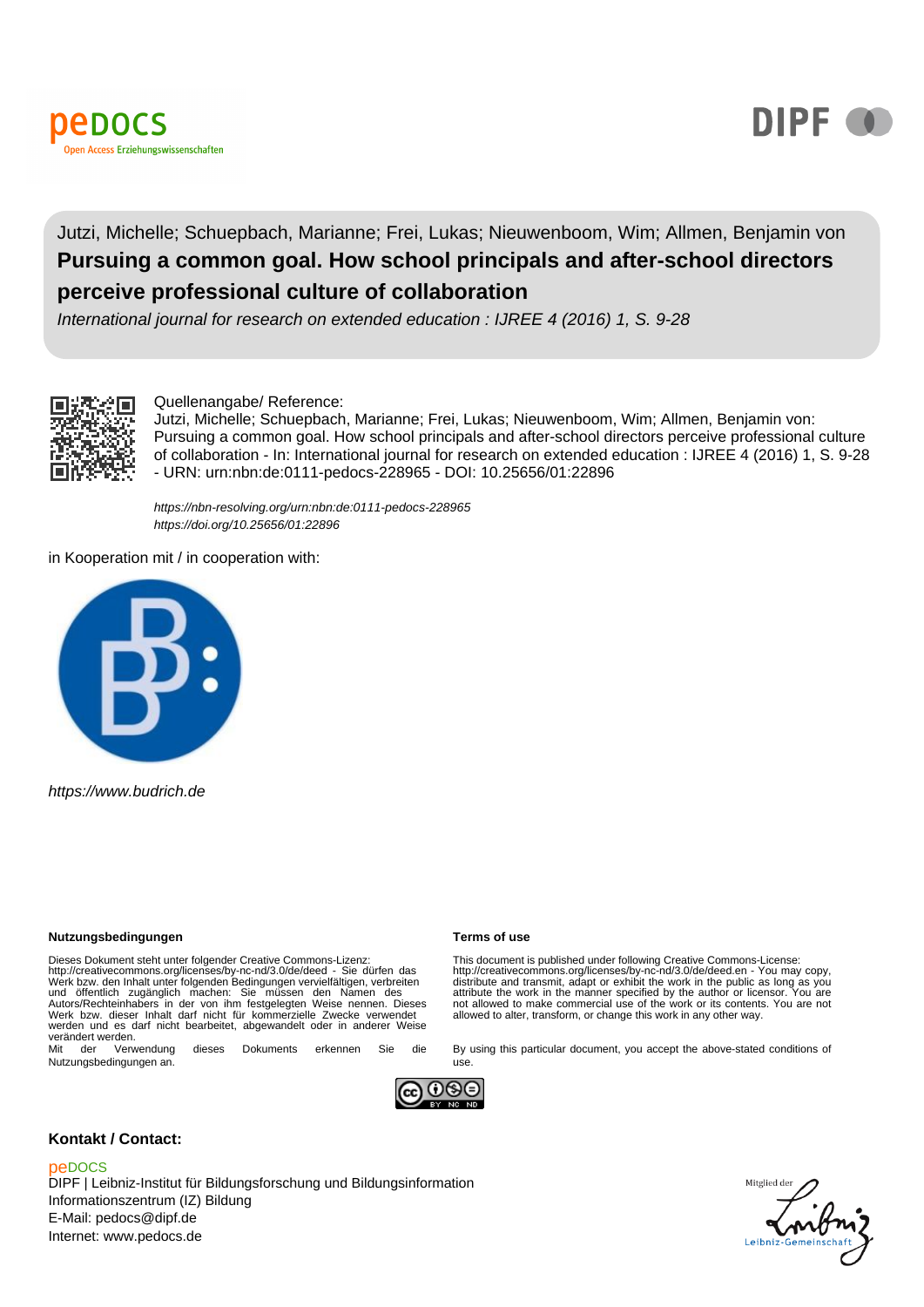# **Pursuing a Common Goal: How School Principals and After-school Directors Perceive Professional Culture of Collaboration**

# *Michelle Jutzi, Marianne Schuepbach, Lukas Frei, Wim Nieuwenboom & Benjamin von Allmen*

**Abstract:** Using quantitative data from school principals (SPs) and after-school program directors (ASDs) in 37 primary schools and after-school programs (ASPs) in Switzerland, this study examines the Perceived Professional Culture of Collaboration (PPCoC) as an aspect of school culture and professionalism of educational staf. The group comparisons confrm that the ASDs and SPs signifcantly difer on how they rate the PPCoC, even if they belong to the same school context. However, this study did not fnd signifcant group diferences on the goals which the two leaders associate with the development of the ASP. Regression analyses indicate that having written guidelines focused on collaboration is the strongest predictor of a positive rating of the PPCoC for both leaders. PPCoC ratings for ASDs were additionally linked to their individual goals towards ASPs. Finally, this study points out that organizational attributes and individual goals are connected to the development of a shared attitude towards collaboration (PPCoC) as an important aspect of the quantity and quality of ASP development, as a means to defne the goals and professionalize ASP practice.

**Keywords:** Professionalism, After-School Programs, Collaboration, Collective Attitudes, Organizational Development, School Culture

# Introduction

Together with an orientation towards innovation, planning and goals, strong leadership and a positive working climate, collaboration is an important aspect of an institution's organizational culture and professionalism (Bonsen, 2005; Kamski, 2011; Rollett & Holtappels, 2010; Sachs, 2003). For extended learning and after-school programs (ASPs), collaboration with the school is crucial for two main reasons: First, to ensure the quantity of the ASP, since schools are an important actor for promoting the beneft of ASPs. Second, collaboration is considered an aspect of ASP quality (Holtappels, Lossen, Spillebeen, & Tillmann, 2011; Holtappels & Rollett, 2009; Maag Merki, 2015; Speck, Olk, & Stimpel, 2011).

Collaboration between teachers is a characteristic of the "new transformative professionalism" (Sachs, 2003), a basis for school development and a result of continuous refection and exchange between educational professionals (Berkenmeyer,

Jutzi/Schuepbach/Frei/Nieuwenboom/von Allmen: Pursuing a Common Goal, IJREE Vol. 4, Issue 1/2016, pp. 9–28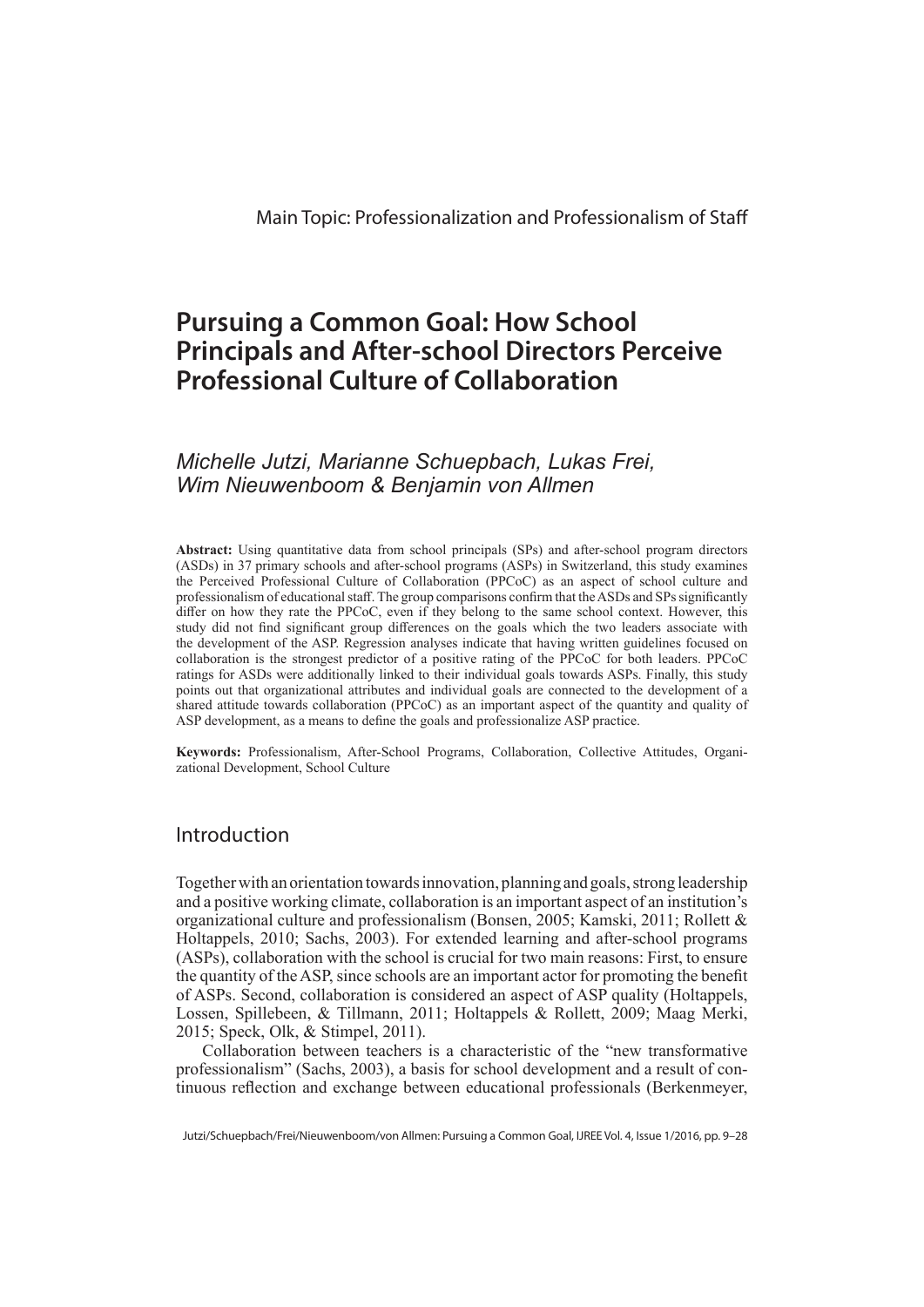Järvinen, Otto, & Bos, 2011; Maag Merki, 2015). The notion of a "professional culture" is not only directed towards individual improvement of staff members' competences, but also toward jointly and collaboratively designing a mutual practice within an institution where professional exchange and refection may take place. From a multi-professional perspective, collaboration between ASP staf and teachers is infuenced by their respective professional background and socialization (Breuer & Reh, 2010; Maag Merki, 2015; Speck, Olk, & Stimpel, 2011).

To date, many studies have focused on the content, frequency and intensity of the mutual exchange in the educational context from an individual point of view (Steinert & Maag Merki, 2009). The fndings suggest that the beneft of collaboration for educational professionals that comes from extending their professional knowledge and building a professional identity largely depends on individual perceptions and attitudes (Berkenmeyer et al., 2011; Holtappels et al., 2011; Speck, Olk, & Stimpel 2011).

Contrary to this approach, we focus in the following paper on the perceived professional culture of collaboration (PPCoC) between the school and the ASP as jointly shared norms of daily work (Maag Merki, 2015). Similar to the study by Speck et al. (2011) we look at *professional culture,* referring to a shared practice which is to some extent detached from individual perceptions. On the basis of recent research we assume that three main aspects infuence the PPCoC: The school context (1), shared norms and values in the school organization (2) and individual attitudes of leaders towards collaboration (3). Collaboration is infuenced by common goals for both the school and ASP as expressed in school's written guidelines as well as factors of the school context (Holtappels et al., 2011; Holtappels & Rollett, 2009; Maag Merki, 2015).

In the last decade, there has been a surge in the development of ASPs in Switzerland in the aftermath of a federal law passed in 2008 (EDK & SODK, 2008). In many cases, the ASPs are organized as separate institutions with an after-school program director (ASD) and a team of after-school staff with diverse educational backgrounds and training (Jutzi, Schüpbach, & Thomann, 2013; Maag Merki, 2015). Even though the school and the ASP are two distinctive institutions, they share the same population (the students and parents), the same structure of the school context, and have to collaborate with the same local educational board (ERZBE, 2009). In Swiss ASPs, the staff is responsible for a heterogeneous group of students who spend their lunch breaks and afternoons in the setting. Since the time the students spend in the ASP is divided up into short modules (about 1-1.5 hours), and the participation is voluntary with parents liable to pay costs and fees on a sliding scale, the ASP often bridges school and home (learning) culture (Schüpbach, Jutzi, & Thomann, 2012).

Even though ASPs are an increasing phenomenon in the Swiss school context, their organizational role in the educational system has neither yet been clearly defned nor studied. Whereas research points out the importance of enriching afternoon care for school-aged students (Schüpbach, 2010), in practice, ASPs are often implemented as a reaction to social needs for reliable institutionalized care in the community (Aeberli & Binder, 2005). This is why the current nationwide study "Educare-TaSe", funded by the Swiss National Science Foundation, aims at investigat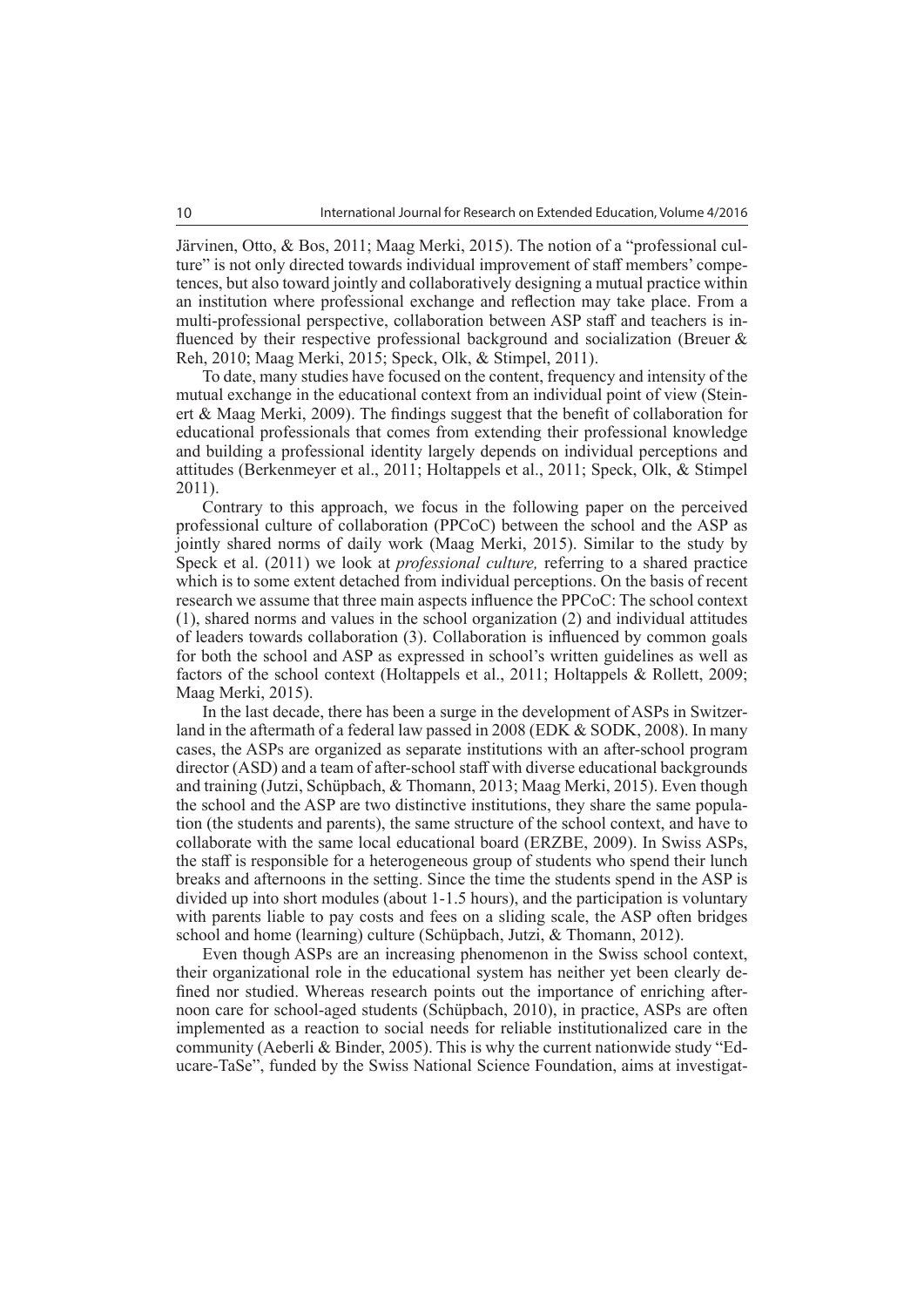ing the practices, goals, guidelines and forms of collaboration between the schools and ASPs in 53 Swiss school settings.

To summarize, we assume that the PPCoC can be infuenced by aspects of the school culture and climate, particularly those aspects which enhance or develop individual competences and daily practices directed towards reaching common goals. We argue that the realized level of PPCoC represents the matching of professional cultures between school and ASP leaders and may therefore be an important basis for further development of collaborative practices and ASPs in general.

# Review of Literature

### *Professional Culture of Collaboration*

In educational contexts, collaboration is often considered a means to improve instructional quality and promote school improvement (Gräsel, Fussangel, & Pröbstel, 2006). Nevertheless, recent research points out that in many schools, collaboration between teachers can be seen as guiding idea, but seldom as an important part of daily practice (Speck et al., 2011). In teacher collaboration research in German-speaking countries, several diferent approaches to measure and operationalize collaboration have been tested, such as hierarchical models accounting for diferent *contents, frequencies and levels of collaboration* (Bonsen, 2005; Maag Merki, 2009; Maag Merki, Kunz, Werner, & Luder, 2010; Steinert et al., 2006). Studies on teacher collaboration furthermore fnd that collaboration is mainly developed on a case- or student-specifc level and less often for common planning purposes (Bonsen, 2005; Maag Merki et al., 2010; Roos & Wandeler, 2012; Steinert et al., 2006). Other research emphasizes that the *intensity of* (Dizinger, Fussangel, & Böhm-Kasper, 2011; Tillmann & Rollett, 2011) as well as the *attitudes* towards collaboration are important for the realized collaborative practice (Maag Merki et al., 2010). For example, Roos and Wandeler (2012) point out that in Swiss schools, the perceived *efectiveness of collaboration* depends on clear role distribution and task development, and on a positive team culture.

Therefore, several studies highlight that collaboration should be measured as a multidimensional, complex construct which is infuenced by structures and processes of the school context (Maag Merki, 2009; Steinert & Maag Merki, 2009). In this article, we argue that collaborative practice can only be successful if the *professional culture of collaboration* is based on a common theory of change (Connell & Kubisch, 1998) for the ASP. This implies consensus between the school and the ASP on aspects of program evaluation, quality and efectiveness such as: the intended outcome of the activities; strategies on how those might be achieved; and which contextual factors have to be considered to establish efective programs. We argue that if goals are well-matched, as are guidelines and orientations towards the development of ASPs between the school and after-school leaders, it is more likely that the professional culture of collaboration will be perceived more positively.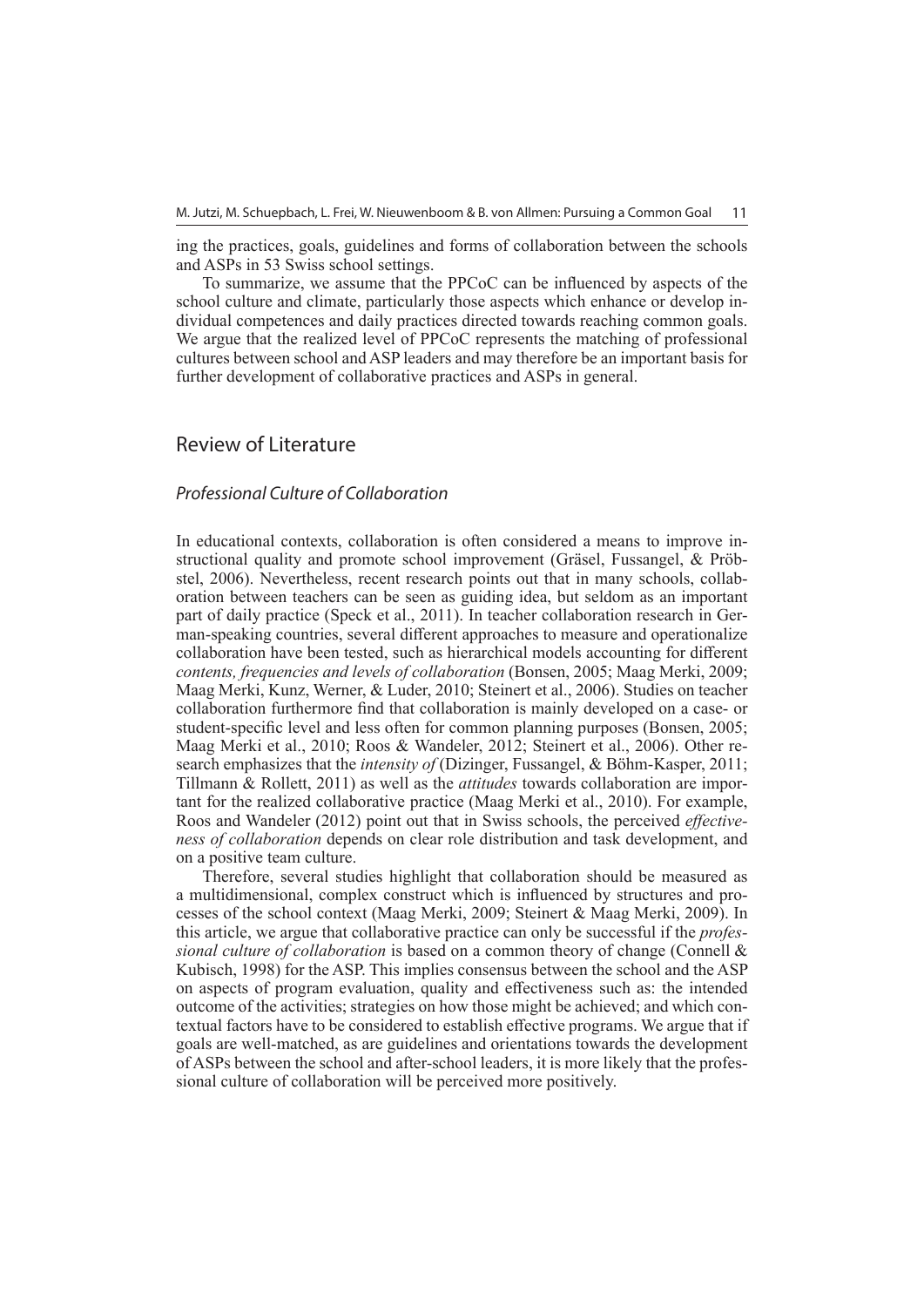#### *Goals of Efective Professional Collaboration*

The qualitative studies by Schüpbach et al. (2012) and Jutzi et al. (2013) in 10 ASPs in Switzerland found that even though there are diferences between the ASPs considering the attitudes towards collaboration, the school principals (SPs) and ASDs mostly agree on the conditions that promote positive collaborative practices. Conditions on the structural-, and interpersonal levels and aspects concerning the team itself emerged from the systematic analysis of the qualitative data. On the structural level, setting clear goals, having written guidelines and providing opportunities for collaboration in formal or informal settings play an important role. Written concepts help to entrench a positive attitude and culture of collaboration in the school and clarify the institutional role of the ASP (Böttcher, Maykus, Altermann, & Liesegang, 2011; Kamski, 2011; Maag Merki, 2015; Tillmann & Rollett, 2011). Nevertheless, the analysis of school and ASP guidelines, qualitative materials and observations by Speck et al. (2011) shows that there is a considerable discrepancy between the aspirations expressed in written guidelines and the statements of the practitioners. The authors highlight three aspects of how to set the stage for positive culture of collaboration: Align written concepts to realistic implementations (1), communicate expectations towards the beneft and meaning of collaboration (2)**,** balance autonomy and participation/collegiality (3).

# A Theoretical Model: Dimensions Afecting the PPCoC

In line with Rollett and Holtappels (2010), we focus on two (of the three) diferent dimensions afecting the collaboration between ASPs and the school: The *goals and guidelines,* and the *organizational culture*. According to their theoretical and empirical model, setting common goals which focus on designing and shaping a context-dependent common culture of learning, and a joint approach to pedagogical action between school and ASP has positive efects on the school organization and climate. Furthermore, collaborative practice is one of the most important aspects of the organizational culture, innovative practice, and quality (Steinert & Maag Merki, 2009). Therefore, we investigate the efect of common goal orientation and clear guideline communication on the development of the PPCoC.

We focus on the intermediate level of the shared practice of collaboration rather than on the intensity of collaboration. In line with the concept of professional collaboration (Gajda & Koliba, 2008; Speck et al., 2011), we assume that the collaborative practice highly correlates with PPCoC. The collective or group, therefore, carries diferent values and assigns social roles to the participants which leads to the development of a commonly shared organizational reality (Buske, 2014).

In the present study, we consider only the self-reported collective attitudes of school and after-school leaders, and take them as representative of the attitudes in their team. We focus on leaders because collaboration research shows that school principals and after-school program directors play an important role for developing a positive school climate of change and while implementing collaborative practices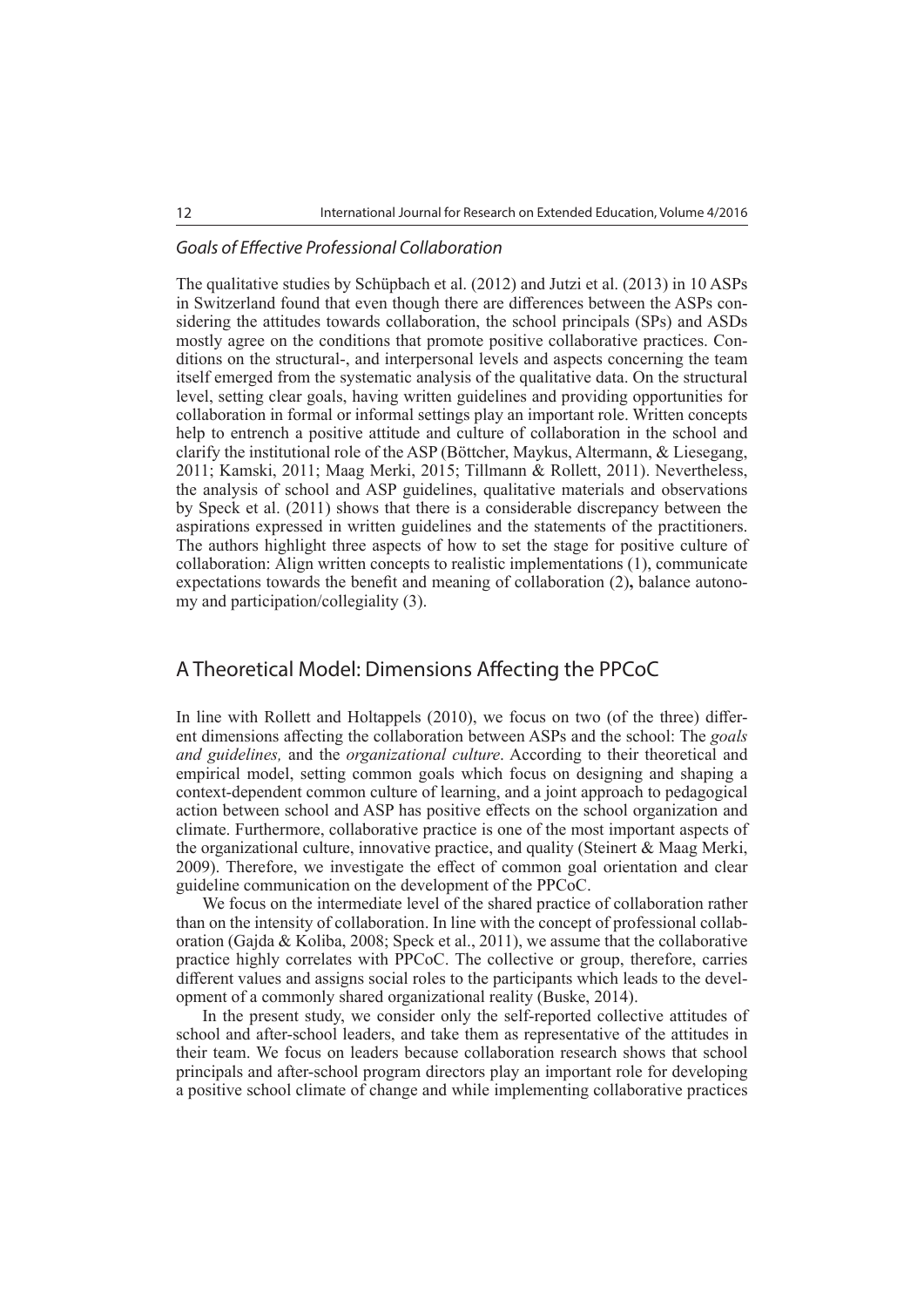M. Jutzi, M. Schuepbach, L. Frei, W. Nieuwenboom & B. von Allmen: Pursuing a Common Goal 13

(Bonsen, 2005; Gajda & Koliba, 2008; Maag Merki, 2015; Steinert & Maag Merki, 2009). Figure 1 shows the theoretical connection between the dif erent variables. The main goal of this study is to analyze aspects that are associated with the PPCoC between SP and ASD of the same school. First, we look at structural aspects of the school context (heterogeneity of the school, size of the team and the reasons for the development of the ASP). Second, on an intermediate, organizational level, we look at written guidelines for the development of ASPs and how they correlate with the shared innovative practices among ASPs and schools. And third, we investigate the ef ect of the individual goals of leaders on the development on their own perception of the professional culture of collaboration.



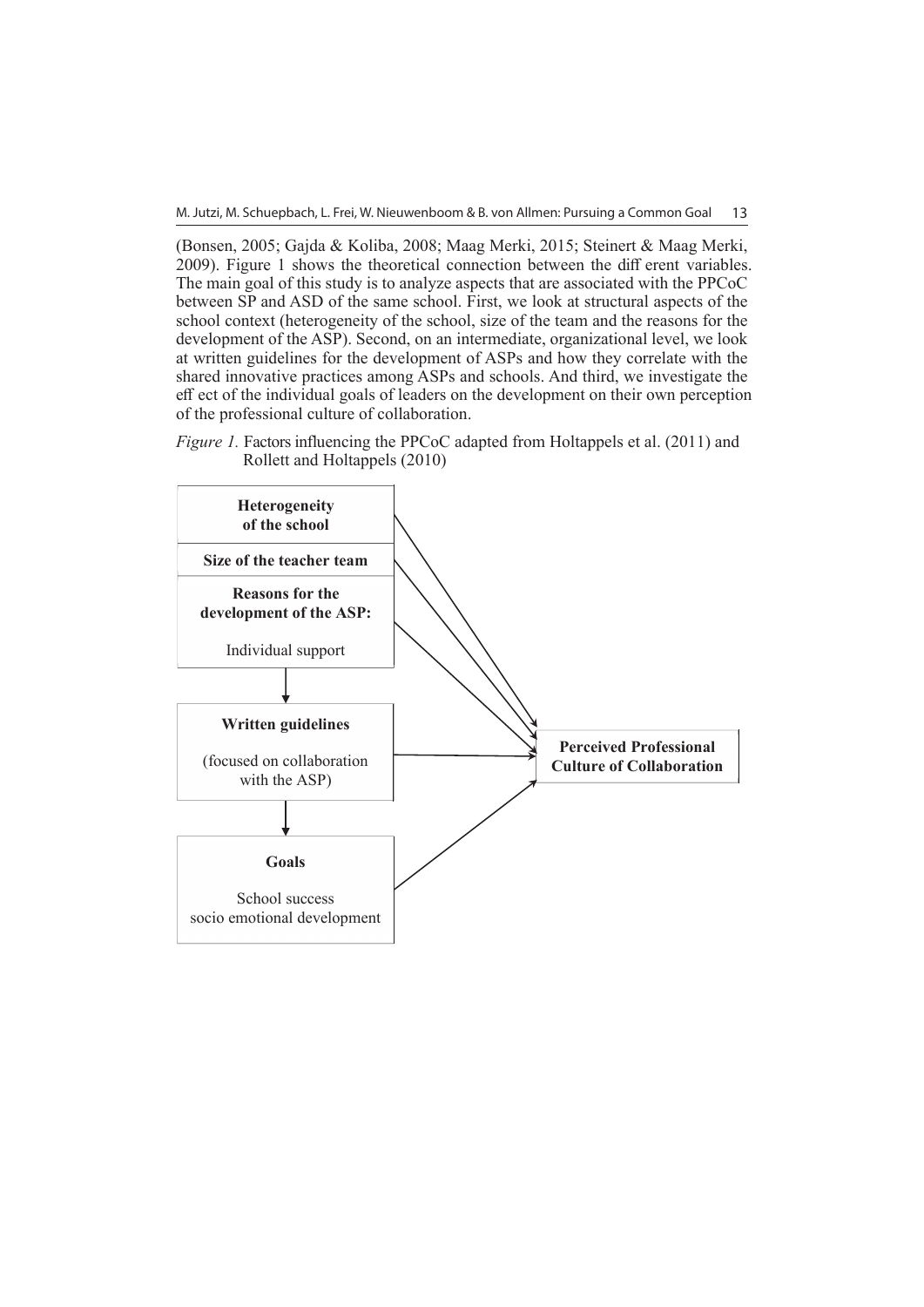# Hypotheses

In alignment with the theoretical model, the testing and examining of the hypotheses follow a sequential logic:

H1: The PPCoC can be operationalized by items which represent *intentionality and positive connotation of collaboration* such as efectiveness, structure, consciousness and perceived outcome of the collaborative activity.

H2: Since the PPCoC is measured as *an attitude and shared collective approach* towards professional exchange within schools, the ASD and SP will display similar levels of PPCoC.

H3: There are no systematic group diferences between the *goals* the ASD and SP associated with the development of ASPs.

H4: Having a positive attitude towards the PPCoC is infuenced by aspects of the school context, school organization and the individual goals of the SP and ASD.

# Methods

#### *Design and Sample*

The data is taken from a quantitative survey funded by the Swiss National Science Foundation administered in 53 primary schools and ASPs from 13 German-speaking cantons of Switzerland in 2014. The stratifed sample represents diferent approaches to after-school programming and the diferent Cantons have been used as strata. The sample only includes ASPs designed as open-attendance programs and which are offered at least 3 times a week. Fifteen schools and ASPs from the main sample had to be excluded, either because signifcant data from one or the other leader was missing, or because their role was not clearly defned. For example, SPs and ASDs shared responsibilities or in some cases, the SP was responsible for the school and ASP. This resulted in a subsample of 37 primary schools and ASPs from 12 German-speaking cantons of Switzerland, consisting of 5 male and 32 female ASDs and 20 male and 17 female SPs. For each SP, there is one directly matched ASD present in the sample. Even though this strict matching lead to a reduction of the sample size, we can analyze a constant set of schools in all models. Furthermore, we assume that due to the clear defnition, the pairs of leaders are more comparable. This proceeding is justifed since we would like to draw conclusions for the school as a whole in this study. For the analysis of the PPCoC, a sample of 74 SPs and ASDs could be considered, whereas the predictor analyses were conducted on school level (N=37 schools).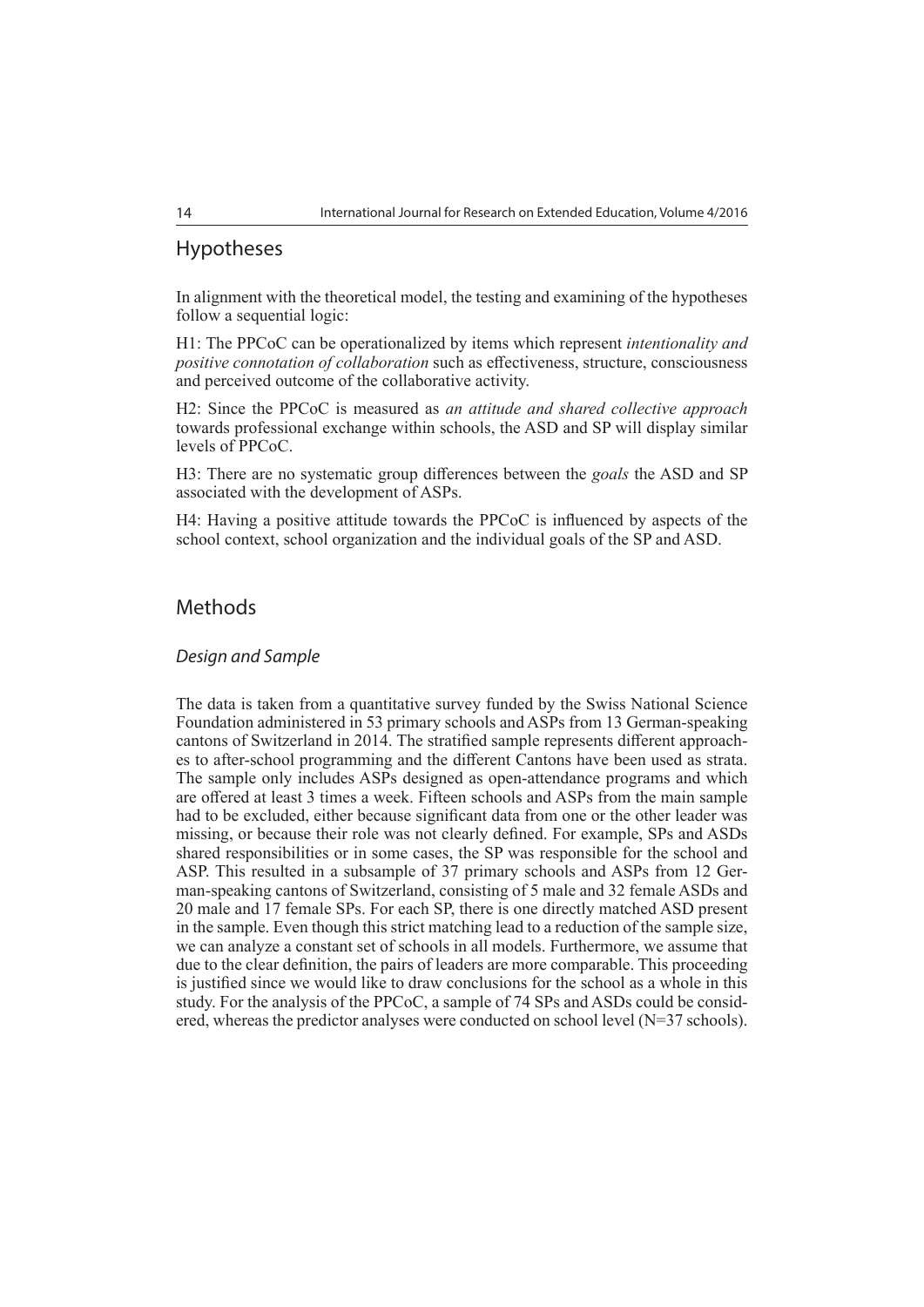#### *Instruments and Scales*

*Dependent variable PPCoC*. Since there currently does not exist a widely accepted way to measure the PPCoC, we developed a scale which combines aspects labeled as "intensity of collaboration", "quality of collaboration" and "effectiveness of collaboration" (Bonsen, 2005; Roos & Wandeler, 2012). The diferent items have been adapted verbally to the ASP context. The seven items describe how the respondents perceive and value the collaborative practice as part of their institutional culture. Their attitude and approach to collaboration is represented by items such as: *Consciously making contact<sup>1</sup> , informing the team about the modes of collaboration, perceived success and reward (gain) from collaboration, the structure of making contact, intensity of collaboration and the defnition of roles and tasks during the collaborative process*. We assume that people are more likely to engage in collaborative efforts if such efforts are valued by the team *and* the principals.

*Predictors*. We are looking at the infuence of two diferent sets of predictors. While the frst three independent variables are only rated by the SP and apply to the school and the ASP as a whole, the second set of predictors is based on scales that are rated by the SP and the ASD separately. Those scales are then used in the pair analyses to compare the attitudes of the SP and ASD within the same school.

*School level predictors*. As predictors of PPCoC, we considered three objective variables which are only rated by the SP for the whole school – including instruction and the extracurricular activities (ASP).

The SPs reported the *sizes of the teacher teams*, representing the size of the school. Several studies and theoretical assumptions (Holtappels et al., 2011; Maag Merki, 2009) suggest that larger teams might hinder efective collaboration practices, because contact occurs less frequently and naturally. In the sample, about 50% of the schools have relatively large teams between 25 and 63 teachers. Furthermore, the standard deviation of this measure (SD=17.34) is very large compared to the mean  $(M=24.27)$ .

Second, we asked the SPs to rate the *heterogeneity of the school*. This is operationalized by the percentage of second language learners present in the school. This operationalization is based on the assumption that second language learners and children from diferent cultural backgrounds attend the ASPs more frequently (Marcus, Nemitz, & Spieß, 2013). To provide appropriate support for those children, collaboration between the school and the ASP is desirable. According to the Federal Statistical Office (BFS, 2015), schools where more than  $30\%$  of the student population are second language learners are classifed as very culturally heterogeneous. Even

<sup>1</sup> Translated from German for the PPCoC (formulated for SPs): *SLKoop\_Schule03:* "Die Zusammenarbeit mit den Mitarbeitenden des Tagesschulangebots bezüglich einzelner SuS gelingt uns gut"; *SLKoop\_Schule04:* "Wir versuchen ganz bewusst, bei Schwierigkeiten mit einzelnen SuS den Kontakt mit den Mitarbeitenden des Tagesschulangebots aufzunehmen"; *SLKoop\_Schule05*: "Alle Mitarbeitenden der Schule werden über die bei uns vorherrschenden Formen der Zusammenarbeit mit den Mitarbeitenden des Tagesschulangebots informiert"; *SLKoop\_Schule06:* "Die schülerspezifsche Zusammenarbeit mit den Mitarbeitenden des Tagesschulangebots ist bereichernd für uns"; *SLKoop\_Schule09:* "Es gibt einen klaren Ablauf für die Kontaktaufnahme mit den Mitarbeitenden des Tagesschulangebots, wenn eine Zusammenarbeit notwendig ist"; *SLKoop\_Schule10:*  "Wir arbeiten mit den Mitarbeitenden des Tagesschulangebots intensiv bezüglich einzelner SuS zusammen"; *SLKoop\_Schule11:* "Die Aufgaben- und Rollenverteilung in der Zusammenarbeit mit den Mitarbeitenden des Tagesschulangebots ist klar und angemessen"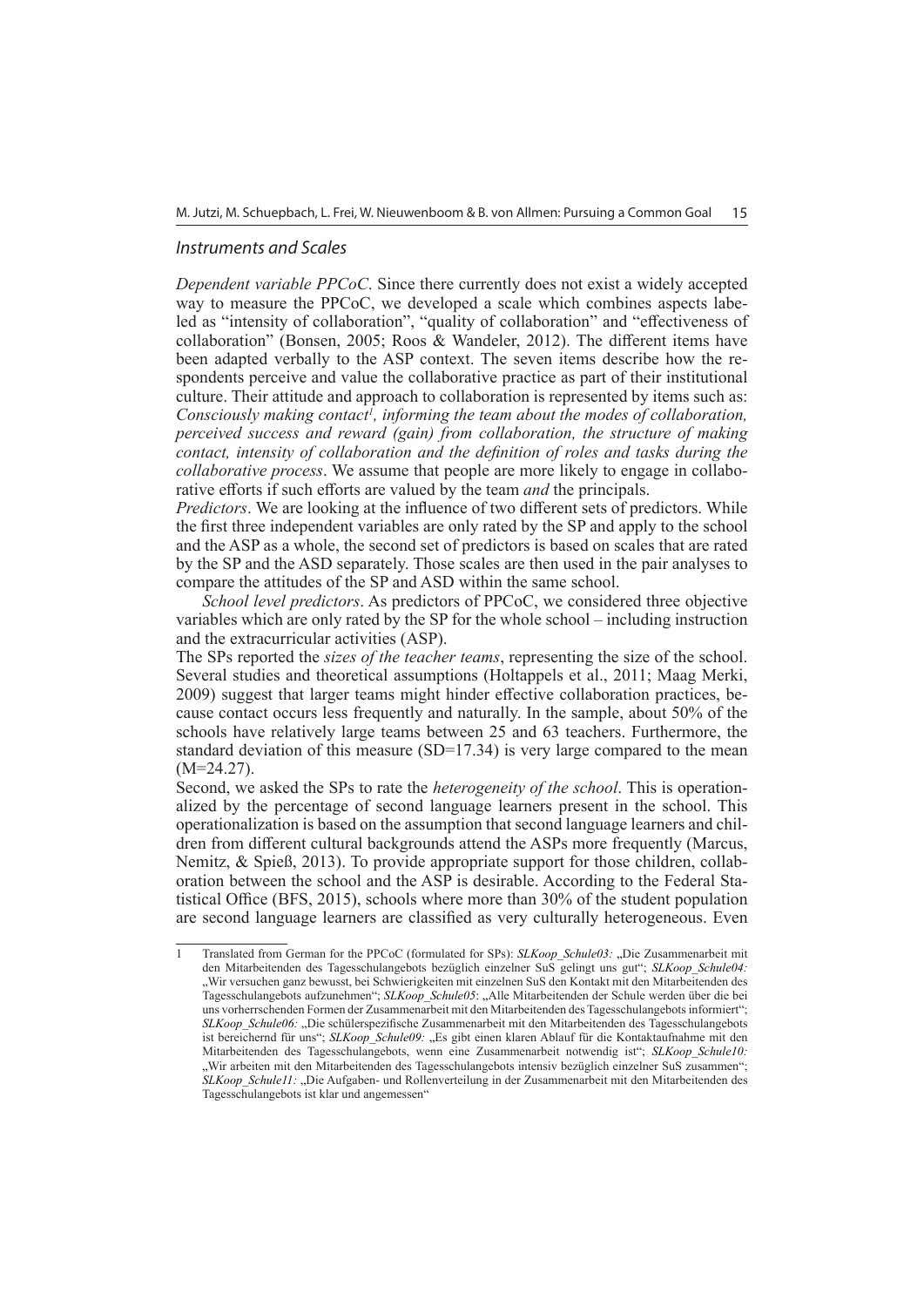though the mean in the sample is close to a low heterogeneity, the frequency analysis shows, that 16 of the SPs report a high percentage of more than 30% second language learners, whereas 14 SPs rate the heterogeneity as mediocre and only 7 as lower than 15%.

In the study by Holtappels & Rollett (2010), the authors asked the SPs which *reasons motivated the development* of an ASP in the local school or community. From the four items describing socio-pedagogical reasons for the development of ASPs, we chose to use only two: *Improvement of educational opportunities<sup>2</sup>* and *improvement of individualized support.* Both these items refer to reasons which are directly linked to the individual and academic support of students and are less likely to refect other, more economically oriented reasons for the development of the ASP. Also, we might assume that if the reasons for the development of the ASP are focused on student learning, there might also be a stronger motivation to develop collaboration between the school and the ASD. The descriptive statistics show that the mean is rather low, indicating that the SPs often do not agree with the statement that the ASP has been developed to support student learning (M=1.19; SD=.75). Nevertheless, the high standard deviation suggests that the diferences between the SPs might be worth considering.

*Individually rated predictors*. As a second set of variables, we looked at predictors which were rated by both the SP and the ASD on a collective and individual level. Using these predictors, we can directly compare the ratings of the leaders within the same school context.

According to Rollett and Holtappels (2010), having *written guidelines* in the school that focus on the collaboration between school and ASP correlates with the overall quality of collaborative practice. We used three diferent items (adapted from Rollett and Holtappels (2010)) to gauge the extent to which guidelines focus on the systematic connection between school and ASP, the collaboration and exchange between teachers and ASP staf. Whereas the SP rated how collaboration is treated in the school`s written guidelines, the ASD did the same for the ASP`s written guidelines. Those guidelines might to some extent overlap in content. The descriptive statistics of the comparison between SP and ASD show that the ASD slightly more often report that collaboration with the school is declared in the ASP's guidelines (M=1.68; SD=.80) than the SPs do for the schools` (M=1.05; SD=.79).

Lastly, we assessed the *goals of SPs and ASDs* concerning ASPs in general. In contrast to Holtappels and Rollett (2009), the items were reformulated to focus on the individual attitudes of the leaders and only a part of the scale has been included. The factor analysis confrmed two one-dimensional scales of the goals: goals of improving the *student`s academic success* (learning motivation, support of students with special needs, increasing academic performance and avoiding boredom with school) and the *socio emotional development of the students* (supporting talented students, social learning, health consciousness and well-being, focusing on psychosocial difficulties). Comparing the means of both goal orientations shows that the SP as well as the ASD report that they widely consider goals concerning socio-emotional support

<sup>2</sup> German Translation of the items measuring the reasons which motivated the development of ASPs: *SLBeweggr03*: "Verbesserung der Bildungschancen"; *SLBeweggr04*: "Verbesserung der individuellen Förderung"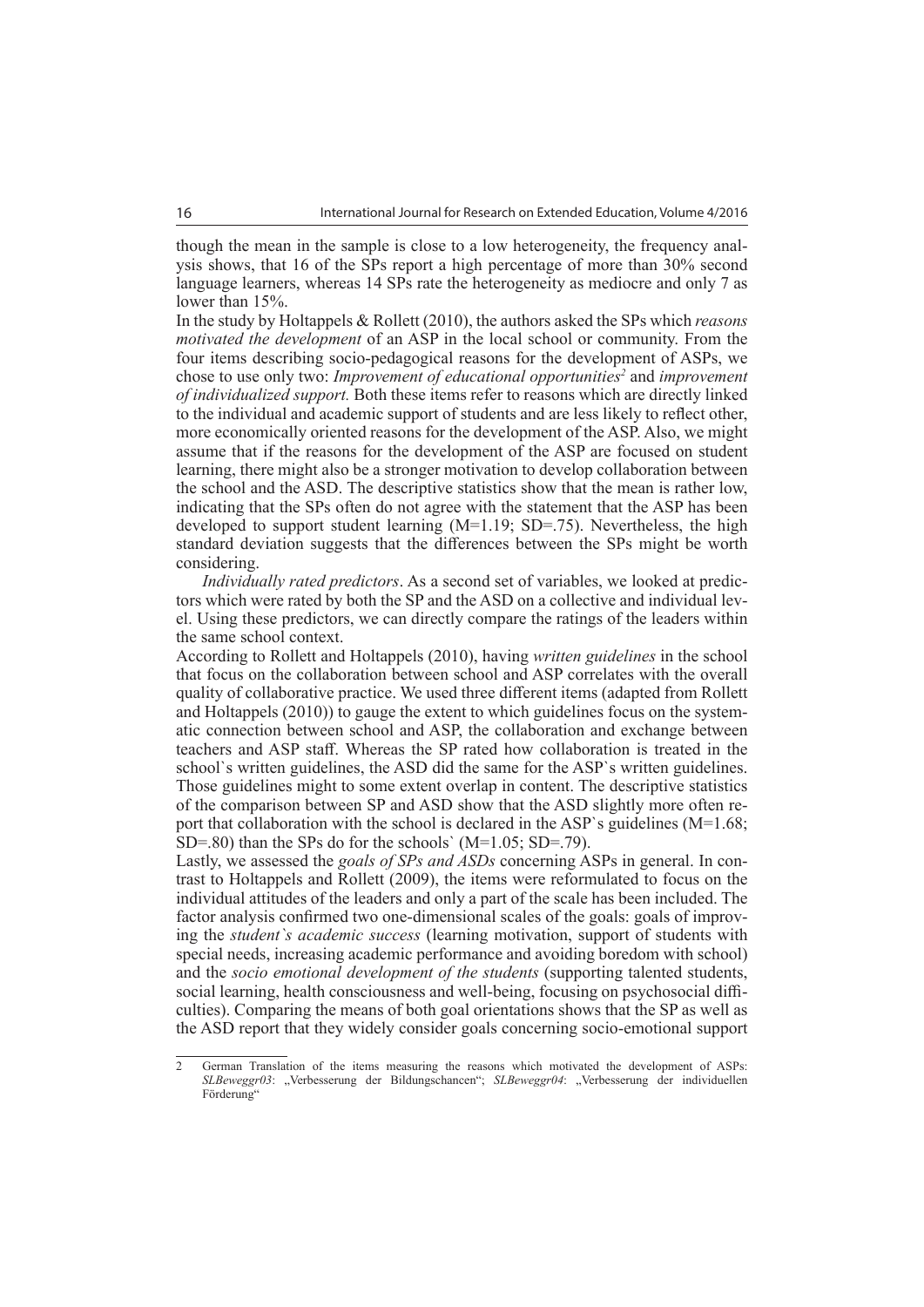in the ASP ( $M_{SP}$ =2.14;  $M_{ASD}$ =2.28), whereas they say that they only to some degree pursue goals focused on school success of the students  $(M_{sp}=1.15; M_{ASD}=1.18)$ . Standard deviations are stable and low across groups and between the two goals (about .60), suggesting that diferences between groups and schools are low. Nevertheless, the ASDs rate the focus on clear set goals slightly higher than the SPs.

#### *Analysis*

To address the previously mentioned hypotheses, we use multivariate hierarchical regression as well as t-tests to account for group diferences (SP and ASD) and intraclass correlations to investigate whether or not PPCoC is a collective construct within the schools. However, that work is predicated on the one-dimensionality and internal consistency of the new scale called "Perceived Professional Culture of Collaboration", which has to be analyzed by reliability measures, and exploratory (EFA) and confrmatory factor analyses (CFA). For the CFA, we used Mplus 7.4 (Mutèn & Mutèn 2010) and all other analyses have been computed in SPSS.

|                                     | Name of the Variables &<br><b>Scales</b>                             | # of<br>items  | Scaling                                    | N  | M     | <b>SD</b> | α   |
|-------------------------------------|----------------------------------------------------------------------|----------------|--------------------------------------------|----|-------|-----------|-----|
| per                                 | Heterogeneity of the school                                          | 1              | $1 (< 15\%)$<br>$2(16-30\%)$<br>$3(>30\%)$ | 37 | 1.24  | .76       |     |
| One rating<br>school<br>(by SP)     | Size of the teacher team                                             | 1              | metric                                     | 37 | 24.27 | 17.34     |     |
|                                     | Reasons for development:<br>Individual support                       | 2              | $0 - 4$                                    | 37 | 1.19  | .75       | .74 |
| Individually rated<br>by SP and ASD | Perceived Professional<br><b>Culture of Collaboration</b><br>(PPCoP) | 7              | $0 - 4$                                    | 74 | 2.57  | .98       | .89 |
|                                     | Written guidelines                                                   | 3              | $0 - 4$                                    | 74 | 1.37  | .85       | .88 |
|                                     | <b>Goals: School success</b>                                         | $\overline{4}$ | $0 - 4$                                    | 74 | 1.17  | .58       | .79 |
|                                     | Goals: Socio-emotional<br>development                                | 5              | $0 - 4$                                    | 74 | 2.21  | .54       | .77 |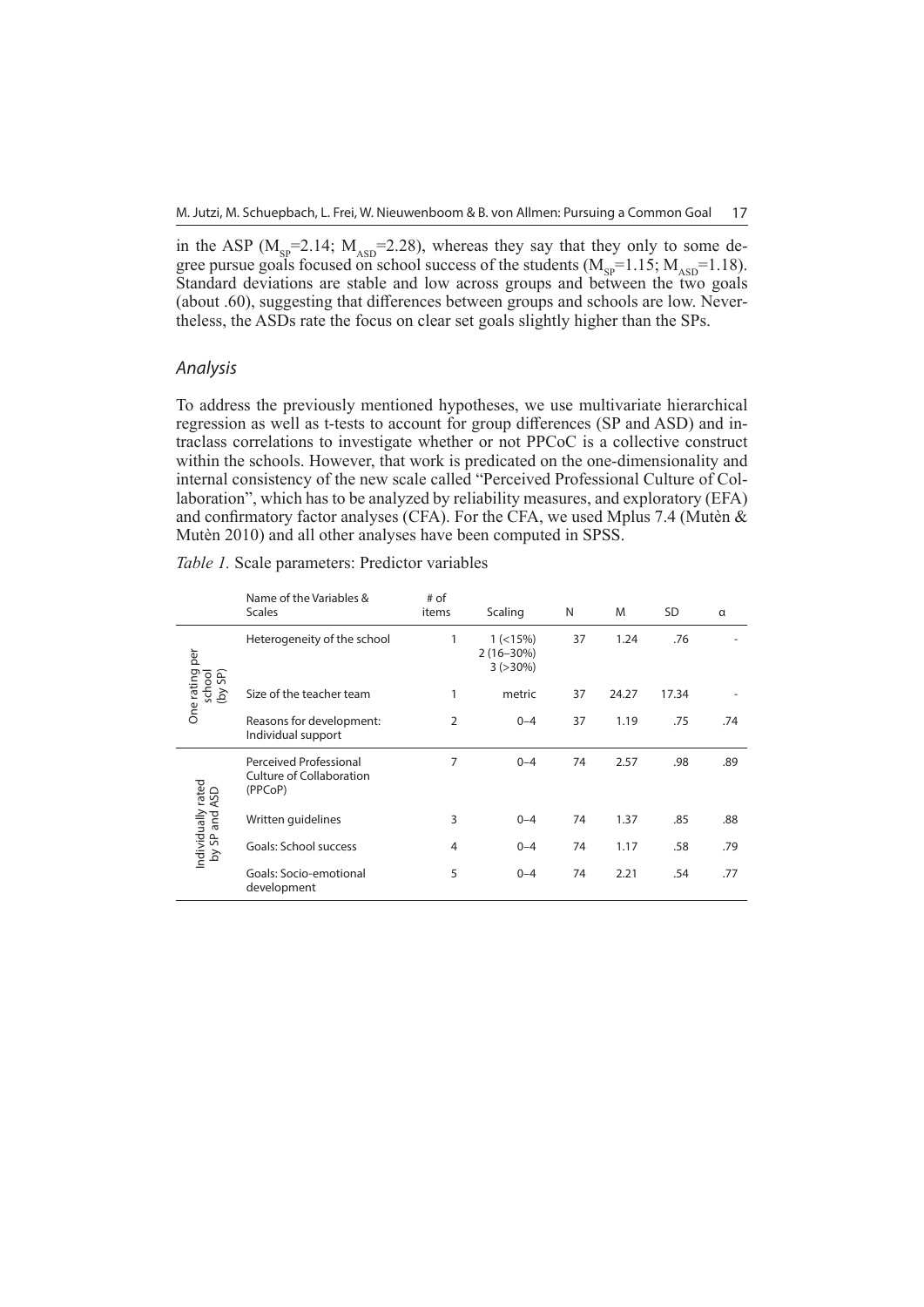# Results

## *Exploratory and Confrmatory Factor Analyses of the PPCoC Scale*

In an exploratory and confrmatory factor analysis, we validated the structures of the measured construct of PPCoC<sup>3</sup>. The exploratory factor analysis (varimax rotation) proved that the scale is suitable for factor analysis (KMO and Bartlett =  $.000$ \*\*\*), is a one-dimensional construct, and displays high internal consistency and good reliability measures (Cronbach`s  $\alpha$  = .89). The model as specified in Mplus has been fitted considering the whole sample of SPs and ASDs  $(n=74)$ . The standardized estimates show that there exists an acceptable positive correlation between all 7 items and the latent construct of PPCoC with factor loadings above .60. When allowing correlations between the error terms of certain items (PPCoC\_03 with \_09 and PPCoC\_05 with 11), this default model shows a good fit, except for the RMSEA, which is rather high (RMSEA=.077; CFI=.98; TLI=.97; SRMR=.037). This result is confrmed in correlation analysis on an item level. The correlations between the individual items are relatively strong (all above .45) and signifcant for all items. The items with correlated error terms also correlate significantly with an  $r=0.49$  (PPCOC 03 & 09) and  $r = .40$  (PPCOC 05 & 11).

### *PPCoC as a Shared Collective Approach of a School*

Furthermore, we examined whether PPCoC represents a shared collective approach of a school. Since ASD an SP pairs are nested within schools, we expect them to share a similar level of PPCoC (H2). Overall, the two groups of educational leaders differ in their ratings of the PPCoC (t=2.63(36), p $\leq$ .01; M=.48; SD=1.13; d=.39). The ASDs rate the PPCoC considerably higher than the SPs ( $M_{\rm sp}$ =2.32;  $M_{\rm ASD}$ =2.81), whereas they show comparable standard deviations  $(SD_{sp}=.94, SD_{ASD}=.98)$ .

Assuming that PPCoC represents a collective construct for each school, rated by both the ASD and the SP, we calculated an intraclass-correlation (one-way random, absolute agreement, N=37). With an intraclass correlation of  $\rho$  =.28 (p $\leq$ .05), ratings by ASD and SP correlate signifcantly. However, the intraclass correlation is far below the recommended value of  $\rho = .70$  (Wirtz, 2014), which would indicate a good interrater agreement. Therefore, the notion of PPCoC as a shared collective approach of a school could not be confrmed.

The low intraclass correlation indicates that there is a considerable discrepancy concerning the ratings also among pairs, not just between the groups of ASDs and SPs as a whole.

<sup>3</sup> Threshold criteria (Hu & Bentler, 1999)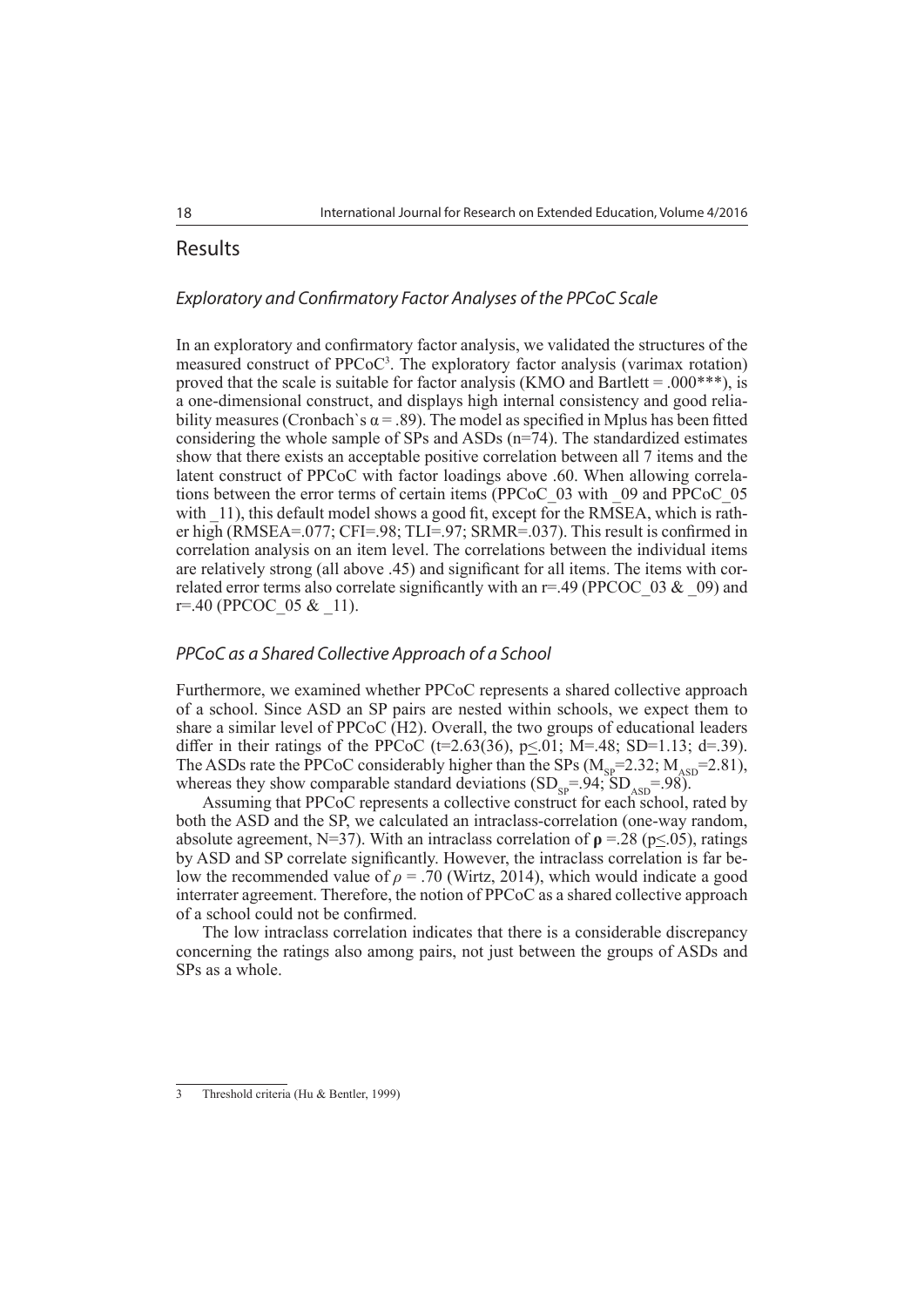*Table 2.* Intraclass Correlation Coefficients: Differences of PPCoC within schools

|                 |                        | F-Test with true value 0 |     |                 |      |
|-----------------|------------------------|--------------------------|-----|-----------------|------|
|                 | Intraclass Correlation | value                    | df1 | df <sub>2</sub> |      |
| Single measures | .28                    | 1.90                     | 36  | 36              | 0.03 |

Note: One-way random effects model; intraclass correlation coefficients using an absolute defnition; N (pairs)= 37.

### *Group Diferences for the Individual Goals for ASPs Between ASD and SP*

Since the ASD and SP often work together during the development of the ASP concept and structure we assume that there are no systematic diferences in the goals associated with ASPs between the SP and ASD (H3). Furthermore, we assume that a matching goal orientation of the leaders has a positive efect on how they perceive the culture of collaboration. The paired t-tests for the focus on academic goals and goals concerning the socio emotional development of ASPs confrm that the diferences between the two leader groups are not significant ( $t=23(36)$ ;  $t=1.37(36)$ ). This t-test compares the means of the pairs where the mean of the SP rating is subtracted from the mean of the ASD rating. Therefore, for both goal orientation measures, the positive results show that the rating of the ASD is slightly (yet not signifcantly) higher than the one of the SP.

*Table 3*. Paired t-tests for the two leader groups (ASD – SP)

|        |                                              | M   | SD  |      | df | D   |
|--------|----------------------------------------------|-----|-----|------|----|-----|
| Pair 1 | ASD – SP goal:<br>Academic success           | .03 | .87 | .23  | 36 | .82 |
| Pair 2 | ASD – SP goal:<br>Socioemotional development | .14 | .63 | 1.37 | 36 | .18 |

Note: N (pairs)= 37.

#### *Infuence of Contextual, Organizational and Individual Aspects on PPCoC*

Since the SPs and ASDs show diferent perceptions of the culture of collaboration in their school, we attempt to further account for these diferent response behaviors by computing hierarchical regression analyses. In two diferent approaches, we will frstly consider how *structural aspects* of the school organization as a whole infuence the SP's rating of the PPCoC. In a second approach we investigate how the *goals set in the written guidelines* of the school and the ASP respectively infuence the rating of the PPCoC. In this second approach we can compare two diferent models for the SPs and the ASDs. Furthermore, we will also look at whether an *individual focus on specifc goals* has a diferent infuence on the SP's and ASD's PPCoC.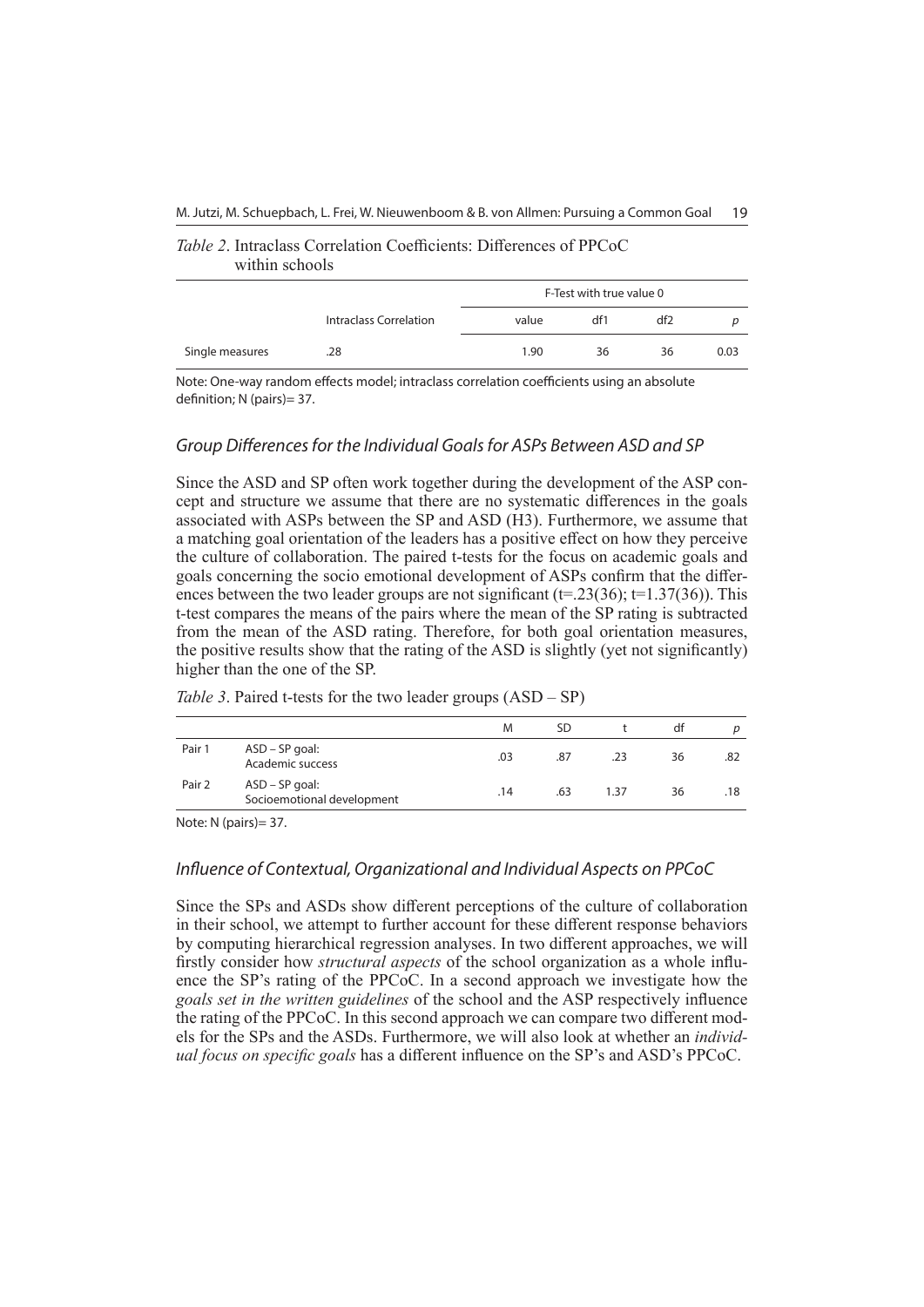*Approach 1: Structural aspects and SP's rating of PPCoC.* In the multiple hierarchical regression model<sup>4</sup>, predicting the PPCoC rating of the SP, we entered the different variables blockwise, testing two diferent models. On the basis of cited literature, we assumed that the size of the teacher team as well as the percentage of second language learners are contextual factors which might infuence the SPs rating of the PPCoC. Secondly, we entered the motivation in the community for development of the ASP into the regression model. If we look at table 4, only the reasons for development on the intermediate level of the school organization in model 2 have a signifcant effect on the PPCoC ( $\beta$ =.39, p $\leq$ .05), accounting for 14% of the variance (p $\leq$ .05).

*Table 4*. Variables measured on school level: Variables which the SP rates for the school on the individual PPCoC of the SP

|                                             | Model 1      | Model 2      |
|---------------------------------------------|--------------|--------------|
| Predictors                                  | $\beta$ (SE) | $\beta$ (SE) |
| School heterogeneity                        | $-.02(.21)$  | $-.13(.21)$  |
| <b>Teacher</b>                              | .14(.01)     | .12(.01)     |
| Reasons for development: Individual support |              | $.39*(.21)$  |
| R <sup>2</sup>                              | .02          | .16          |
| $\Delta$ R <sup>2</sup>                     | .02          | $.14*$       |
|                                             |              |              |

Note: N (only school principals) = 37; \*p≤.05. \*\*p≤.01 \*\*\*p≤.001.

This second model suggests that if the SPs report individual support for the students as an important reason for developing ASP in the community, they also rate the PPCoC higher.

*Approach 2: Infuence of written guidelines and individual goals of SP and ASD.* In this approach, we are going to present two different tables (see table 5  $\&$  6) where we specifcally focus on either the SP or ASD ratings.

The hierarchical regression model regarding SP's ratings of  $PPCoC<sup>5</sup>$  is shown in table 5. In Model 1, collaboration as an aspect in the written guidelines of the school was entered as predictor, explaining 15% of the variance in the SP's ratings of PPCoC: The more collaboration is focused in the written guidelines of the school, the higher the SPs also rate the PPCoC ( $\beta$  = .38, p $\leq$  05). In the second model, individual goals of the SPs with regard to ASPs were entered as predictors. Both goals which are either focused on school success or on socio emotional learning failed to show a signifcant efect, while the efect of written guidelines was still signifcant  $(\beta = .42, p \le .05)$ .

The model (only SP variables) meets the assumptions regarding auto-correlation (Durbin-Watson =1.87, while 2 stands for no auto correlation) and multicollinearity (Variance infation factor (VIF) is between 1.01 and 1.11  $(cut-off > 5)$ ). Condition index is below 6.

<sup>5</sup> The model meets the assumptions regarding auto correlation (Durbin-Watson = 1.79 while 2 stands for no auto-correlation) and multicollinearity (Variance infation factor (VIF) is between 1.00 and 1.10 (cut-of >5)). Condition index is below 12.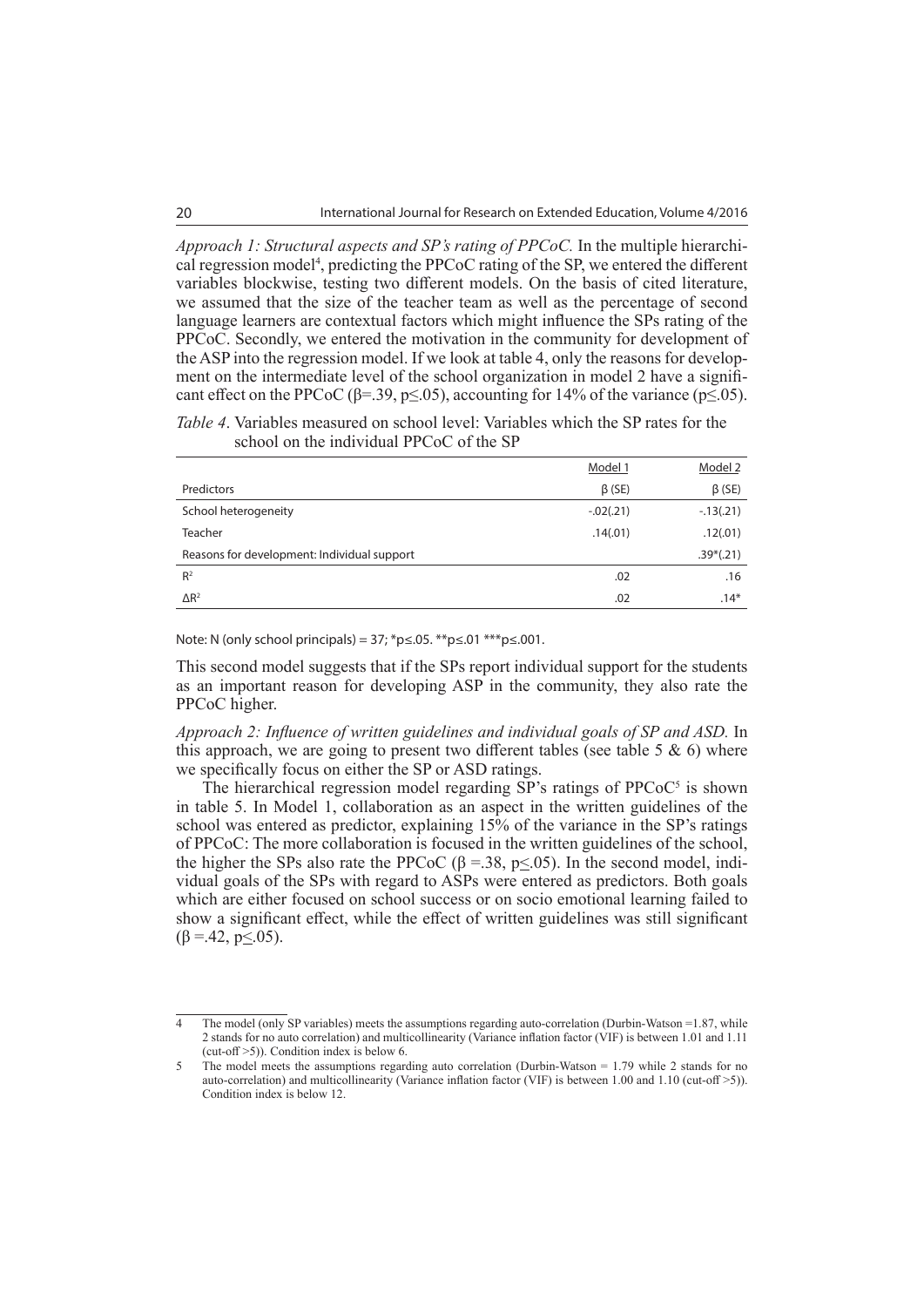| Table 5. Hierarchical regression for the influence of organizational and individual |                                                            |  |  |  |
|-------------------------------------------------------------------------------------|------------------------------------------------------------|--|--|--|
|                                                                                     | level predictors on the dependent variable PPCoC of the SP |  |  |  |

|                                                       | Model 1      | Model 2      |
|-------------------------------------------------------|--------------|--------------|
| Predictors                                            | $\beta$ (SE) | $\beta$ (SE) |
| Collaboration in the written quidelines of the school | $.38*(.19)$  | $.42*(.19)$  |
| SP goals school success                               |              | $-.28(.25)$  |
| SP goals socio-emotional development                  |              | $-.02(.28)$  |
| R <sup>2</sup>                                        | .15          | .22          |
| $\Delta$ R <sup>2</sup>                               | $.15*$       | .08          |

Note: N (only school principals) =  $37:$  \*p≤.05. \*\*p≤.01 \*\*\*p≤.001.

The same hierarchical regression model was calculated with regard to ASD's ratings of PPCoC<sup>6</sup> (table 6) to explore whether the effects of the predictors depend on the profession or role of the leader in the school (SP vs. ASD). Again, collaboration as an aspect in the written guidelines of the school was entered as predictor, explaining 25% of the variance in the ASD's ratings of PPCoC. The more collaboration is focused in the written guidelines of the after-school program, the higher the ASDs also rate the PPCoC ( $\beta = 50$ ,  $p < 01$ ). In the second model, individual goals of the ASDs regarding ASPs were entered as predictors, explaining an additional 25% of the variance in PPCoC. Contrary to the regression models for SPs, goals which are either focused on school success (β =.38, p<.05) or on socio-emotional learning (β =-.49, p<.01) showed a signifcant efect: ASD's ratings of PPCoC were higher, if they reported a stronger focus on school success and a smaller focus on socio emotional learning. Written guidelines still showed a significant effect ( $\beta$  = 51, p< 001), adding to a total of 49% explained variance in PPCoC, as rated by ASDs.

*Table 6*. Hierarchical regression for the infuence of organizational and individual level predictors on the dependent variable PPCoC of the ASD

|                                                    | Model 1         | Model 2        |
|----------------------------------------------------|-----------------|----------------|
| Predictors                                         | $\beta$ (SE)    | $\beta$ (SE)   |
| Collaboration in the written guidelines of the ASP | $.50^{**}(.18)$ | $-.51***(.17)$ |
| ASD goals school success                           |                 | $.38(.27)^*$   |
| ASD goals socio-emotional development              |                 | $-49(.27)$ **  |
| R <sup>2</sup>                                     | .25             | .49            |
| $\Delta$ R <sup>2</sup>                            | $.25***$        | $.25***$       |

*Note: N (only after-school directors) = 37; \*p≤.05. \*\*p≤.01 \*\*\*≤.001.*

Overall we might conclude from the regression analyses that frstly the strongest efect was found for the written guidelines on collaboration between the school and

<sup>6</sup> The model meets the assumptions regarding auto correlation (Durbin-Watson = 2.34 while 2 stands for no auto-correlation) and multicollinearity (Variance infation factor (VIF) is between 1.03 and 1.06 (cut-of >5)). Condition index below 14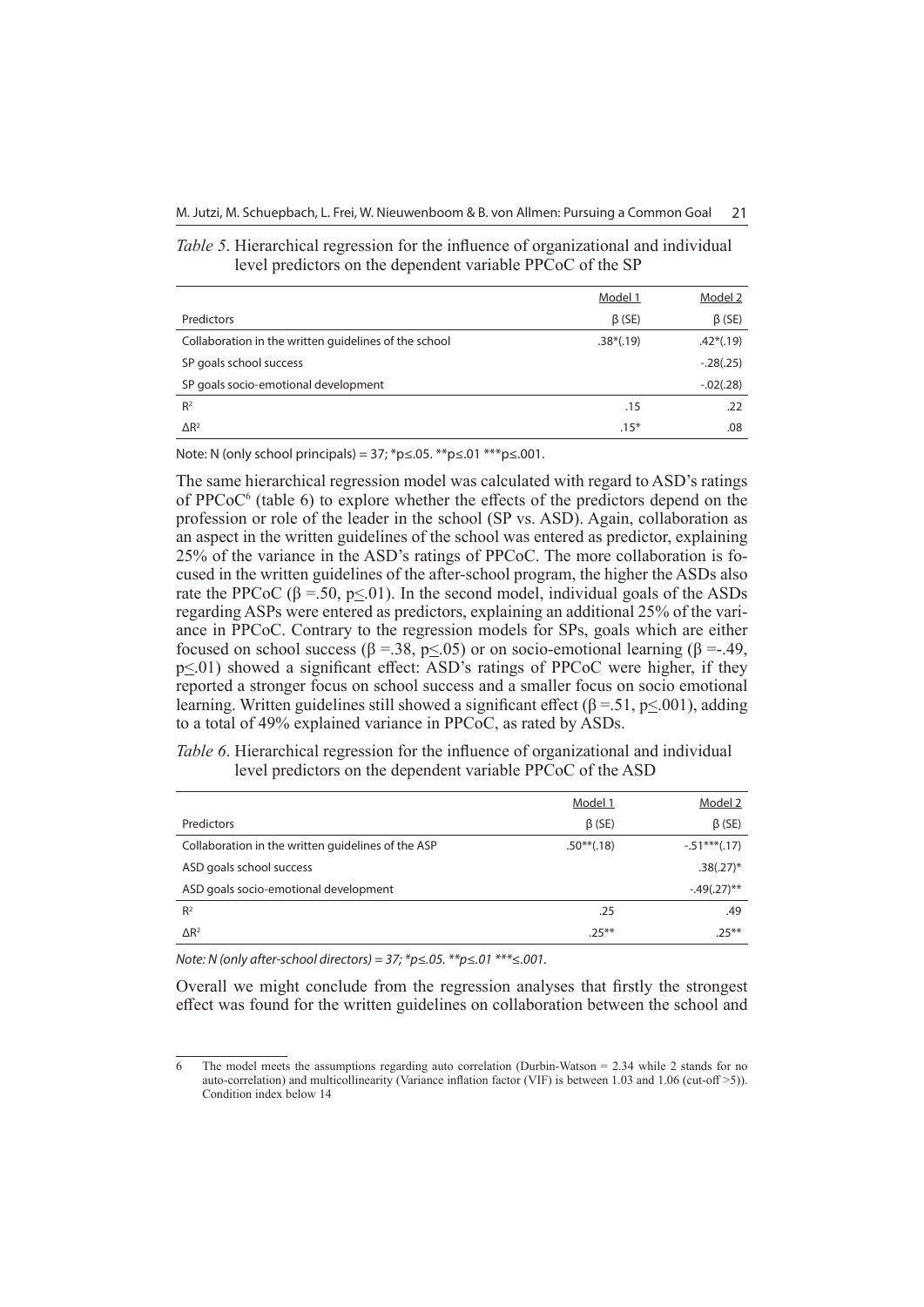the ASP. Also, we can see that the model explains more variance for the ASDs than the SPs, with individual goals explaining additional variance in PPCoC.

# Discussion

In this article we tested four hypotheses regarding the development of a professional culture of collaboration (PPCoC) between school and after-school programs (ASPs).

#### *H1: Operationalizing PPCoC*

Contrary to prior research, collaboration is operationalized as collective shared culture rated by the leading or managing persons on the actions of their staf. The exploratory and conformational factor analyses confrm our frst hypothesis. The PPCoC is a latent factor that is defned by seven items adapted from research on teacher collaboration which show positive results for reliability and validity. PPCoC is a consistent, one-dimensional scale focusing on intentionality and positive connotation of collaboration. The construct refects how the leaders rate the professional culture within their team and cannot be interpreted as a measure of realized collaborative practice.

These result are aligned to prior research, since the items have been adapted from recent studies which highlight that collaboration is a complex phenomenon, has to be analyzed from diferent perspectives, and does not only depend on the intensity and frequency (Maag Merki, 2009; Maag Merki et al., 2010). Shared collective attitudes toward collaboration – which we measured with PPCoC – also might be correlated more highly with other shared aspects of collective cultural practice, such as working climate and innovative practice and detached from individual preferences. Therefore, we might assume that a high PPCoC could also be related to a higher quality of collaboration and therefore the intentional quality enrichment of the ASP. Nevertheless, the concept of "good" or "exertive" collaboration between school and ASP must be further investigated to draw conclusions for the relationship between collaboration, innovation and quality in ASPs.

#### *H2: PPCoC as a Feature of Shared School Culture*

Contrary to our hypothesis, the paired t-tests highlight that there exist small but signifcant diferences between the ratings of the SP and ASD on PPCoC. Furthermore, the low intraclass correlation coefficient could not confirm the notion of PPCoC as a shared collective concept between SPs and ASDs. Even though the two leaders of the same school seem to have a similar tendency on the rating of PPCoC, the intraclass correlations show that there is no strong correlation between the attitudes to PPCoC of the two leaders within the same school. This might be interpreted as an indication that the SP and the ASD have other values and perceptions on PPCoC and how collaborative actions are transferred into practice.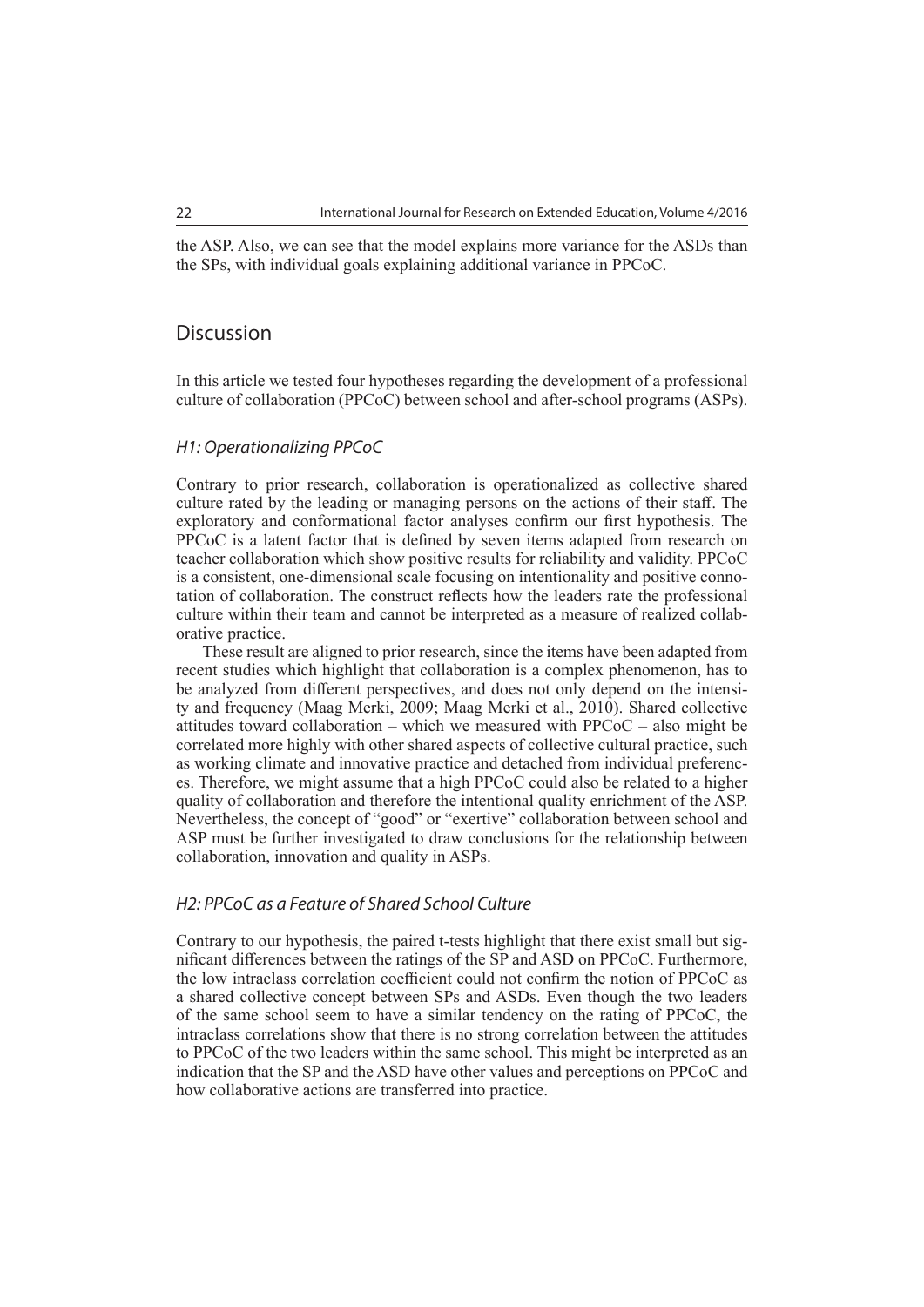This fnding is interesting, since we assumed that the two leaders are rating and operating in the same organizational context and therefore would report a similar PPCoC. Therefore, we have to reject the second hypothesis. This fnding is consistent with prior research on the diferent perceptions of collaboration between teachers and ASP staff (Arnold, 2009; Beher et al., 2007). Maag Merki (2015) observes that there is currently no theoretical model which accounts for the complexity of the actor constellations in the collaboration between ASPs and schools (ibid. p. 91).

#### *H3: Common Goal Orientation of the SP and ASD*

For the individual goals, the t-tests show that the SPs and ASDs do not signifcantly difer on their goals for the ASP. Nevertheless, the ASDs report slightly more often that their focus and aim for the ASP is to promote student learning in school but also regarding student's socio emotional development. This indicates that not only the SPs, but also the ASDs value the ASP as an institution which fosters academic enrichment, and also fulflls a role as a bridging institution with a positive, familiar atmosphere where children learn and spend their leisure time.

#### *H4: Infuence of Contextual, Organizational and Individual Aspects on PPCoC*

Whether or not the aspects on different levels of influence have an effect on the development of PPCoC has been analyzed by multiple hierarchical regressions. Contrary to prior research, we fnd that the size of the team and heterogeneity of the school as contextual aspects of the school have no signifcant efect on the PPCoC of the SP (Holtappels et al., 2011). On the contextual level, only the reasons for the development of the ASP in the community, which are focused on promoting individual learning, are signifcantly associated with how the SPs rate the PPCoC. This might be interpreted as an indication that if the SPs think that providing individual support for students is an important goal of the development of the ASP, they also are more open to informing their team about collaboration with the ASP, they more often report that they consciously make contact with the ASP and rate the expected success and reward from collaboration higher (which are all items of PPCoC).

For the SP and the ASD, having written guidelines which focus on collaboration is a strong predictor of how they rate the PPCoC. This indicates for both leaders that if they have already discussed collaboration in the team and have a clear vision for collaboration, this is positively associated with their rating of the PPCoC. Therefore, we can only partially confrm this hypothesis (H4) insofar that diferent levels of the organization and individuals do infuence the PPCoC.

Moreover, there exist important diferences between the ASDs and SPs aligned with the regression models considering their individual goals. Focusing on the goal that the ASP should be aiming at supporting school success might have a positive infuence on the rating of the PPCoC for the ASDs. On the other hand, ASDs who think that socio emotional development is an important aspect of ASPs show lower ratings in the PPCoC. This negative efect might be interpreted as an indication that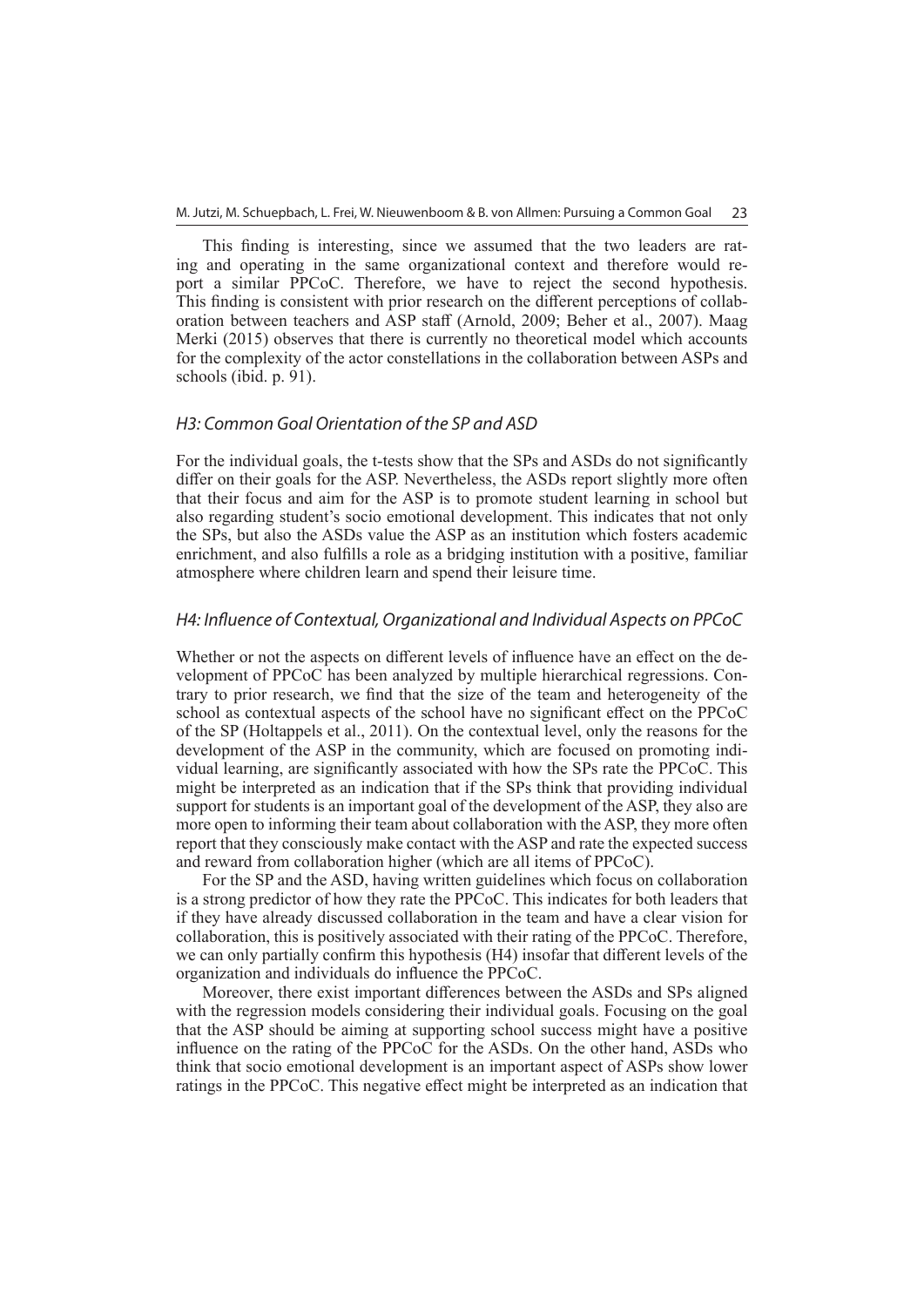focusing on goals which are not associated with academic achievement might be a reason to focus less on the collaboration with the school and rather strengthen the autonomy of the ASP. For SPs, neither their goals regarding school success nor socio emotional development are linked to their ratings of PPCoC.

In sum, there exist considerable diferences in the PPCoC rating between the leader groups, especially within the same school. This supports the assumption that the ASPs are distinctive educational institutions with their own culture and PPCoC in the larger scheme of the school. Establishing written guidelines with a focus on collaboration showed the strongest link to PPCoC rated by both SPs and ASDs. Regarding individual goals, the results are less straightforward. On the basis of these fndings we might suggest that the ASDs take action and formulate guidelines and communicate goals, and actively seek out the collaboration with the school. This has to be subject of further studies which should account for the development of the PPCoC and how this is connected to individual and collective aspects and characteristics.

When investigating collaboration, we have to consider the diferent institutional structures and diferences in the professional scope of action between teachers and ASP staf as well as individual attitudes towards collaborative practice. Kremer, Maynard, Polanin, Vaughn, and Sarteschi (2015) argue in their meta-analysis that ASPs have to be explicit about their program goals, because "simply implementing after-school program with hopes that it will have positive impacts on a number of outcomes without building in a specifc mechanism to impact those outcomes are likely to fail" (ibid, p. 630). To some extent, our results also suggest that from the perspective of the ASDs, collaboration with the school might be more desirable than for the SPs. Therefore, the ASDs, should be advised to take action and discuss collaborative action in their team to strengthen the collaborative culture. For the SPs, other factors than the goals and guidelines might come into play when they rate how they perceive the collaborative culture. Further and more detailed studies are needed to answer these questions and follow these processes more closely. Nevertheless, the school`s readiness to collaborate is an important aspect of the implemented practice.

# Limitations and Future Research

Until now, the attitudes towards collaboration of two leaders in the same organizational context have not yet been studied. Given the small sample size of the study, some restrictions have to be considered in the interpretation of the fndings. Therefore, the described scales and mechanisms should be explored in a larger sample, and the development of PPCoC over time should be considered. Nevertheless, the present paper points towards an interesting interplay between the organizational context of the school and individual and collective attitudes of the leaders as a starting point for future research.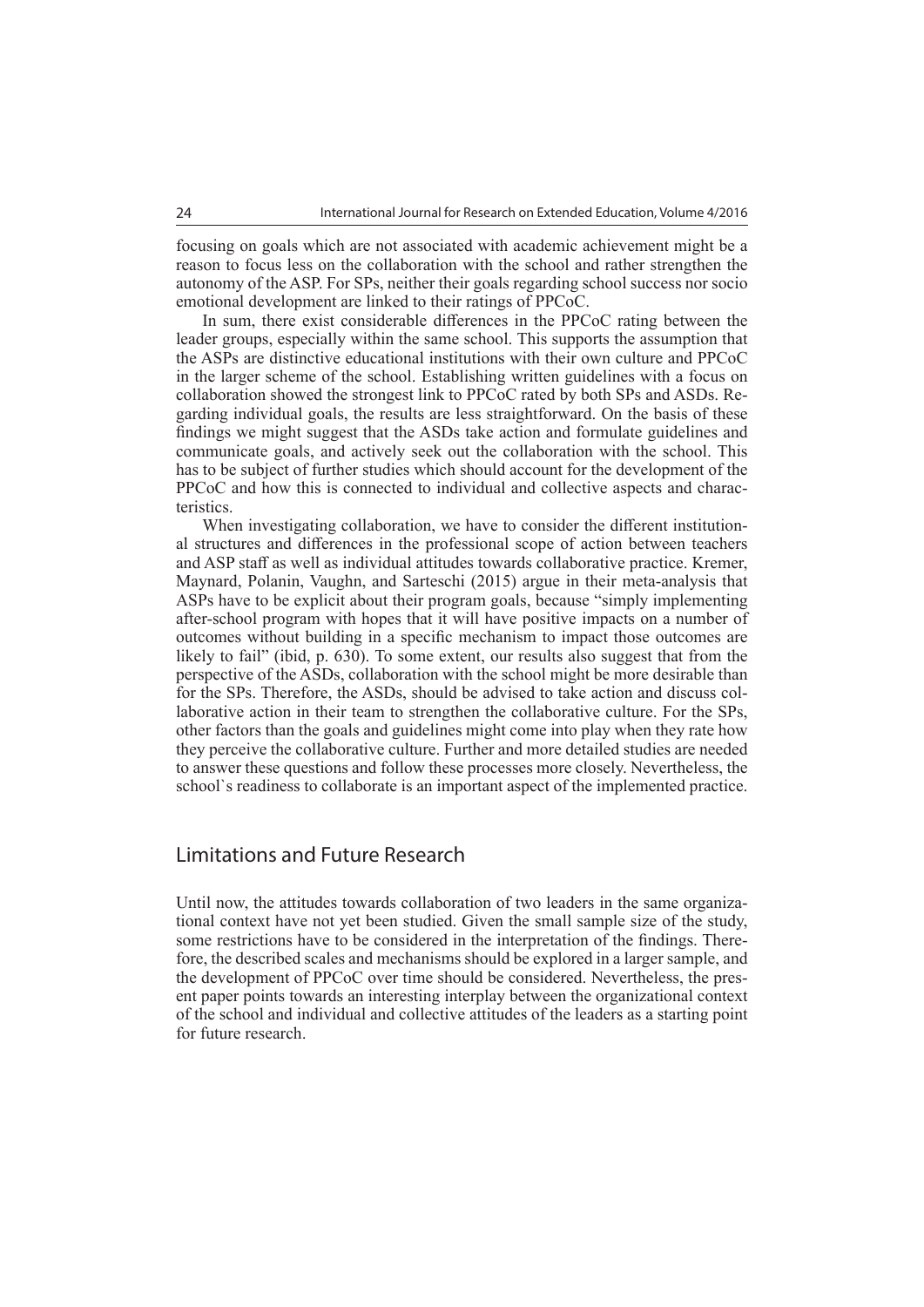#### *Collaborative Practice as a Multidimensional Construct*

The present as well as prior research points out that collaboration should be assessed as a multidimensional construct compiling of attitudes, anticipations, individual and collective perceptions and modes of action as well as the realized collaborative practice in the unique context of the educational setting. Further research might focus on how those aspects of collaboration interplay and how those correlations might describe a construct of efective and productive collaboration for daily practice between school and ASP. How, for example, does the content and topic of collaboration (homework, socio-emotional diferences etc.) infuence the PPCoC?

#### *Collective Attitudes and Organizational Climate*

Further research should focus on how aspects of the organizational context other than the ones measured here might infuence the PPCoC – for example, ASP quality, working climate, innovative practice, or other aspects of shared collective attitudes. Buske (2014) for example argues that permanent social interaction might lead to the formation of social groups and therefore intensify collaboration over time. As shown in this article, the school culture and culture of the ASP as separate institutional contexts should be coming into focus when further investigating the collaboration between school and ASP. In this case it might be interesting to leave the leadership perspective and also investigate the attitudes of ASP staf.

#### *Roles and Professional Concept of Leadership in ASPs*

Since the present study highlights systematic diferences in the ratings of ASDs and SPs, we might consider the ASDs as a new and independent profession which has to fulfll other tasks than the SPs. Interestingly, we found that if the ASDs focus on goals concerning the socio emotional for the ASP, a positive infuence is not necessarily conferred on the PPCoC. Nevertheless, we might argue that goal conformity between the ASD and SP might lead to the development of a common theory of change and community of practice. Leadership practice, though, might signifcantly difer between the two contexts, which should be taken into account in future investigations.

In conclusion, leadership and collaboration in ASPs is a feld of growing interest. Functional interchange between the two educational institutions is a precondition for providing a qualitatively enriching and quantitatively adequate extended education experience for children in modern society. From a governance perspective, the way SPs perceive ASPs sets the stage for productive collaborative practice. Therefore, especially in some cantons in Switzerland, the ASPs are developing as an important factor in the educational system, and they need fnd their role in the informal and formal context of educational practice.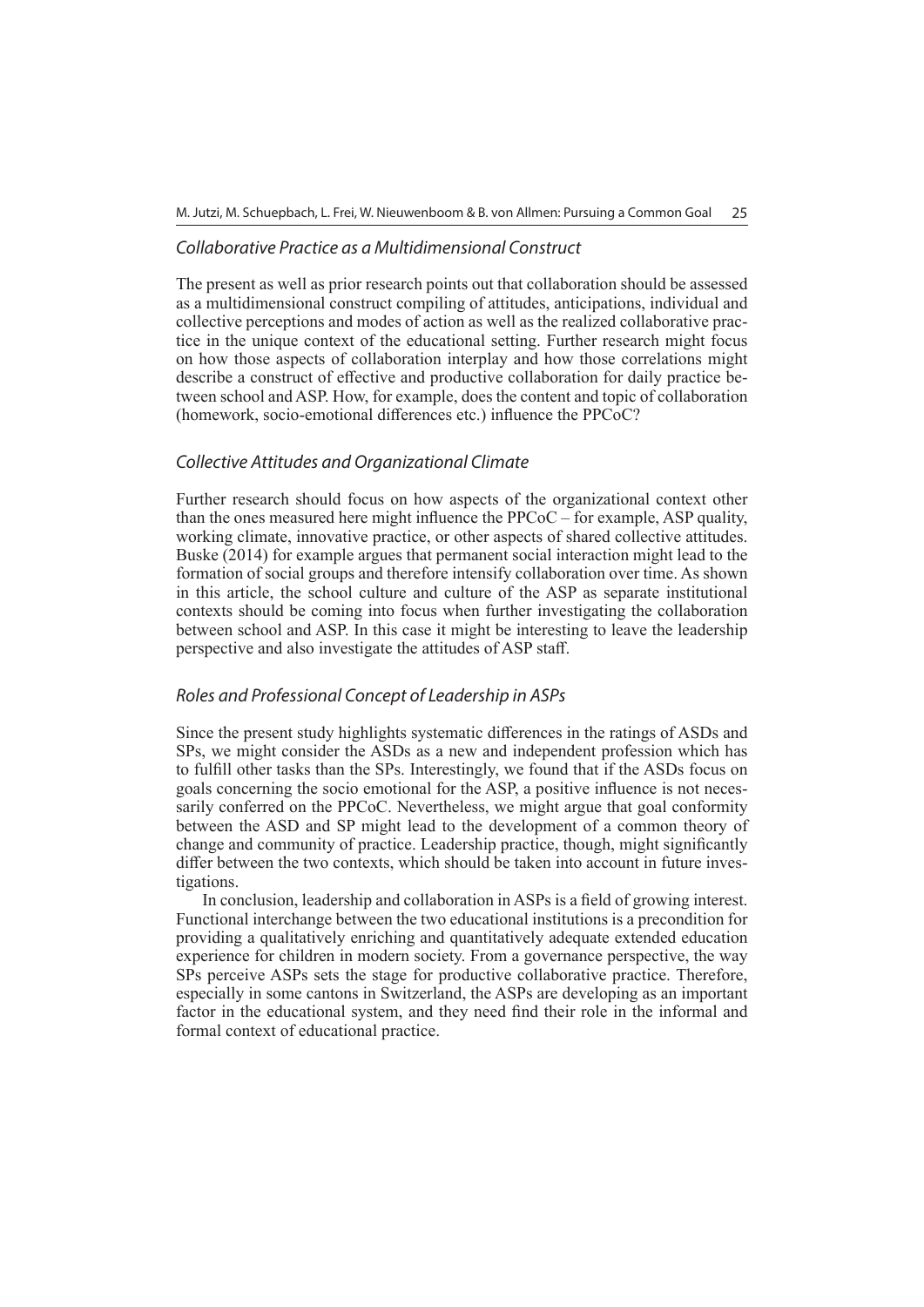# References

- Aeberli, C., & Binder, H.-M. (2005). *Das Einmaleins der Tagesschulen. Ein Leitfaden für Gemeinde- und Schulbehörden*. Zürich: Avenir Suisse.
- Arnold, B. (2009). Kooperationsformen Bedingungen für gelingende Zusammenarbeit? In H.-G. Holtappels, E. Klieme, T. Rauschenbach, & L. Stecher (Eds.), *Ganztagsschule in Deutschland. Ergebnisse der Ausgangserhebung der 'Studie zur Entwicklung von Ganztagsschulen' (StEG)* (pp. 123–136). Weinheim: Juventa.
- Beher, K., Haenisch, H., Hermens, C., Nordt, G., Prein, G., & Schulz, U. (2007). *Die ofene Ganztagsschule in der Entwicklung. Empirische Befunde zum Primarbereich in Nordrhein-Westfalen*. Weinheim: Juventa.
- Berkenmeyer, N., Järvinen, H., Otto, J., & Bos, W. (2011). Kooperation und Refexion als Strategien der Professionalisierung in schulischen Netzwerken. *Zeitschrift für Erziehungswissenschaft, Beiheft, 57. Pädagogische Professionalität*, 225–247.
- Bonsen, M. (2005). Professionelle Lerngemeinschaften in der Schule. In H. G. Holtappels & K. Höhmann (Eds.), *Schulentwicklung und Schulwirksamkeit*. (pp. 180–196). Weinheim: Juventa.
- Böttcher, W., Maykus, S., Altermann, A., & Liesegang, T. (2011). Multiprofessionelle Kooperation an Ganztagsschulen. In K. Speck, T. Olk, O. Böhm-Kasper, H.-J. Stolz, & C. Wiezorek (Eds.), *Ganztagsschulische Kooperation und Professionsentwicklung. Studien zu multiprofessionellen Teams und sozialräumlicher Vernetzung* (pp. 102–113). Weinheim: Beltz Juventa.
- Breuer, A., & Reh, S. (2010). Zwei ungleiche Professionen? Wie LehrerInnen und ErzieherInnen in Teams zusammenarbeiten. *Soziale Passagen, 2*, 29–46. <http://dx.doi.org/10.1007/s12592-010-0043-x>
- Buske, R. (2014). *Die Entwicklung kollektiver Innovationsbereitschaft von Lehrerkollegien. Eine theoretische Modellierung und empirische Untersuchung im Längsschnitt*. Landau: Verlag Empirische Pädagogik.
- Bundesamt für Statistik (BFS) (2015). *Bildungssystem Schweiz Indikatoren. Unterrichts- und Lernbedingungen – kulturelle Heterogenität der Schulabteilungen*. BFS.
- Connell, J. P., & Kubisch, A. C. (1998). *Applying a Theory of Change Approach to the Evaluation of Comprehensive Community Initiatives: Progress, Prospects, and Problems*. USA: The Aspen Institute.
- Dizinger, V., Fussangel, K., & Böhm-Kasper, O. (2011). Interprofessionelle Kooperation an Ganztagsschulen aus der Perspektive der Lehrkräfte – Wie lässt sie sich erfassen und wie wird sie im schulischen Belastungs- und Beanspruchungs-Geschehen bewertet? In K. Speck, T. Olk, O. Böhm-Kasper, H.-J. Stolz, & C. Wiezorek (Eds.), *Ganztagsschulische Kooperation und Professionsentwicklung. Studien zu multiprofessionellen Teams und sozialräumlicher Vernetzung* (pp. 114–127). Weinheim: Beltz.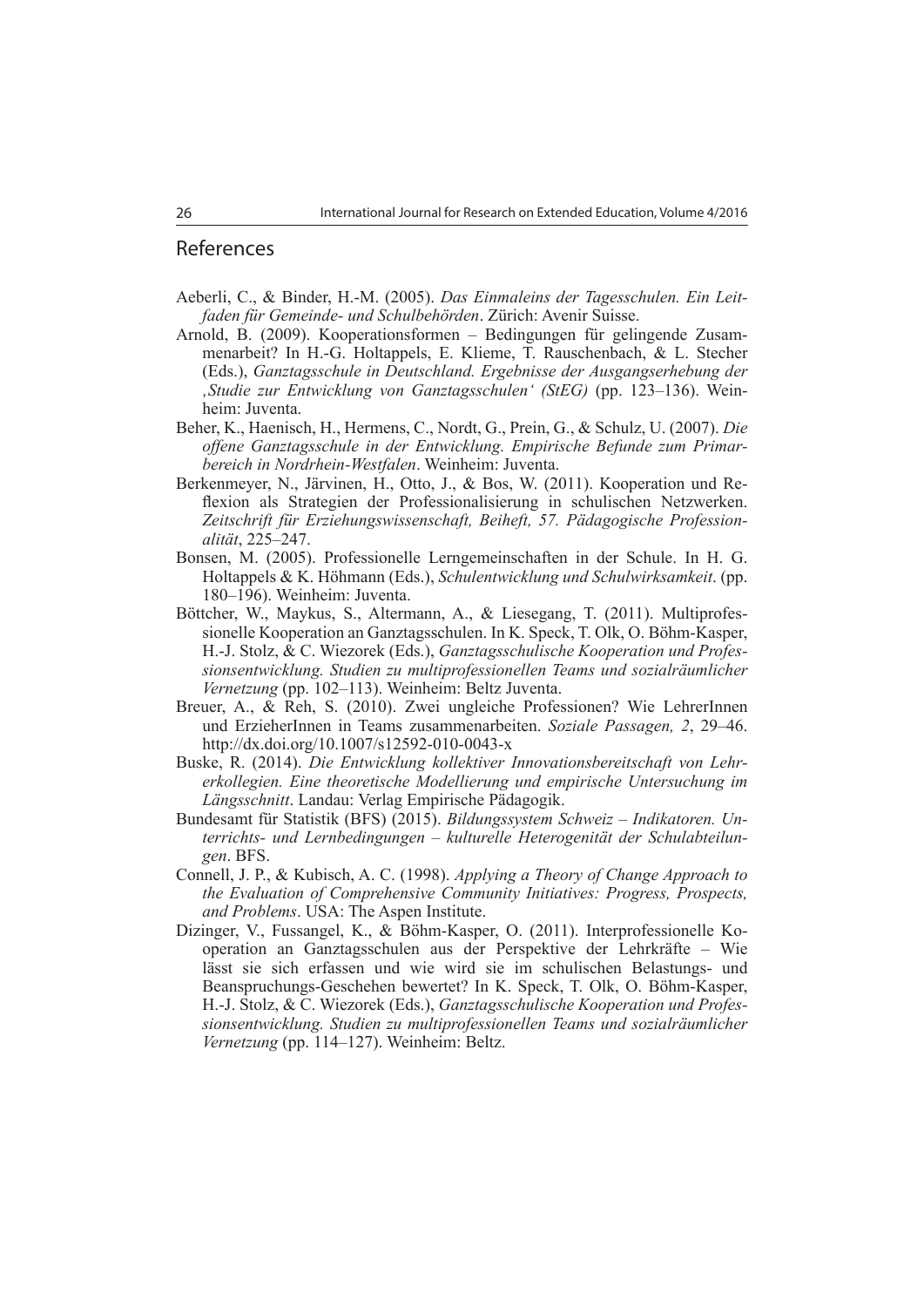- EDK, & SODK. (2008). *Kinderbetreuung: Familienergänzende Tagesstrukturen. Gemeinsame Erklärung der EDK und der SODK*. Retrieved from: [http://www.](http://www) edk.ch/dyn/12929.php.
- ERZBE. (2009). *Tagesschulangebote. Leitfaden zur Einführung und Umsetzung*. Retrieved from: [http://www.berufundfamilie.admin.ch/informationsplattform/](http://www.berufundfamilie.admin.ch/informationsplattform/files/001393/leitfaden-tagesschulen-d.pdf) fles/001393/leitfaden-tagesschulen-d.pdf.
- Gajda, R., & Koliba, C. J. (2008). Evaluating and improving the quality of teacher collaboration: A feld-tested framework for secondary school leaders. *NASSP Bulletin, 92*, 133–153. <http://dx.doi.org/10.1177/0192636508320990>
- Gräsel, C., Fussangel, K., & Pröbstel, C. (2006). Lehrkräfte zur Kooperation anregen – eine Aufgabe für Sisyphos? *Zeitschrift für Pädagogik, 52*(2), 205–219.
- Holtappels , H. G., Lossen, K., Spillebeen, L., & Tillmann, K. (2011). Schulentwicklung und Lehrerkooperation in Ganztagsschulen – Konzeption und Entwicklungsprozess als förderliche Faktoren der Kooperationsentwicklung? *Zeitschrift für Erziehungswissenschaft, Sonderheft 15*, 25–42.
- Holtappels, H. G., & Rollett, W. (2009). Schulentwicklung in Ganztagsschulen. Zur Bedeutung von Zielorientierungen und Konzeption für die Qualität des Bildungsangebots. *Zeitschrift für Pädagogik, Beiheft 54*, 18–39.
- Hu, L.-t., & Bentler, P. M. (1999). Cuttoff criteria for fit indexes in covariance structure analysis: Conventional criteria versus new alternatives. *Structur[al Equation Modeling: A Multidisciplinary Journal, 6](http://dx.doi.org/10.1080/10705519909540118)*(1), 1–55. http://dx.doi. org/10.1080/10705519909540118
- Jutzi, M., Schüpbach, M., & Thomann, K. (2013). Bedingungen multiprofessioneller Kooperation in zehn Schweizer Tagesschulen. In M. Schüpbach, A. Slokar, & W. Nieuwenboom (Eds.), *Kooperation als Herausforderung in Schule und Tagesschule*, (pp. 95–112). Bern: Haupt Verlag.
- Kamski, I. (2011). *Innerschulische Kooperation in der Ganztagsschule. Eine Analyse der Zusammenarbeit von zwei Berufsgruppen am Beispiel von Lehrkräften und Erzieherinnen und Erziehern*. Münster: Waxmann.
- Kremer, K. P., Maynard, B. R., Polanin, J. R., Vaughn, M. G., & Sarteschi, C. M. (2015). Efects of After-School Programs with At-Risk Youth on Attendance and Externalizing Behaviours: A Systematic Review and Meta-Analysis. *Journal of Youth and Adolescence, 44*, 616–636. [http://dx.doi.org/10.1007/s10964-014-](http://dx.doi.org/10.1007/s10964-014-0226-4) [0226-4](http://dx.doi.org/10.1007/s10964-014-0226-4)
- Maag Merki, K. (2009). Kooperation und Netzwerkbildung. In K. Maag Merki (Ed.), *Kooperation und Netzwerkbildung. Strategien zur Qualitätsentwicklung in Schulen*, (pp. 7–13). Seelze-Velber: Kallmeyer & Klett.
- Maag Merki, K. (2015). Ein theoretischer Blick auf Ganztagsschulen. In T. Hascher, T.-S. Idel, S. Reh, W. Thole, & K.-J. Tillmann (Eds.), *Bildung über den ganzen Tag*, (pp. 79–96). Opladen: Verlag Barbara Budrich.
- Maag Merki, K., Kunz, A., Werner, S., & Luder, R. (2010). Professionelle Zusammenarbeit in Schulen. Retrieved from http://www.bi.zh.ch/internet/bildungsdirektion/de/unsere\_direktion/veroeffentlichungen1/\_jcr\_content/contentPar/ publication 23/publicationitems/professionelle\_zusam/download.spooler. download.1296548627912.pdf/Professionelle+Zusammenarbeit+in+Schulen\_ Schlussbericht.pdf.